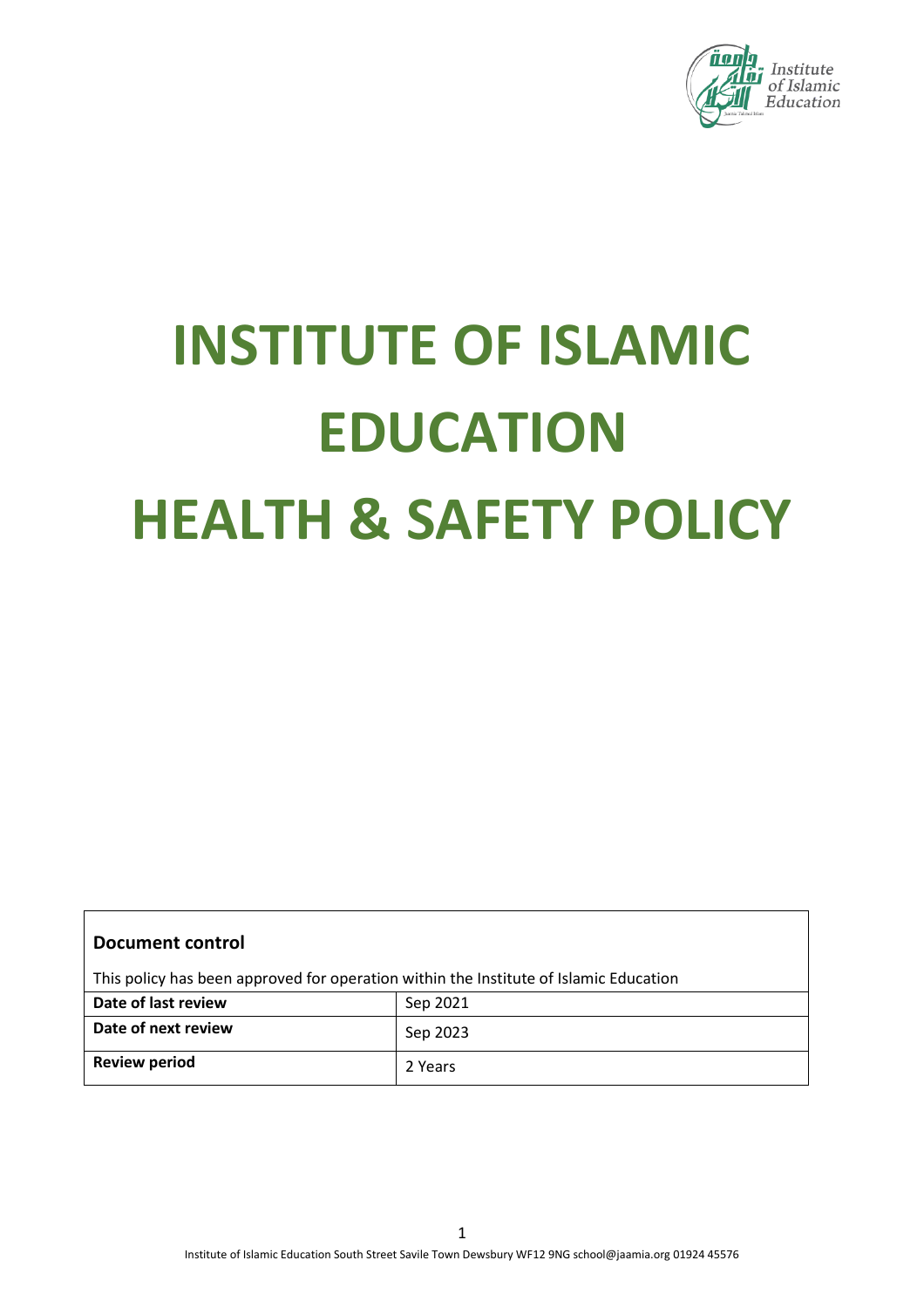# **Contents**

| 1. Aims                                                                       | 3  |
|-------------------------------------------------------------------------------|----|
| 2. Legislation                                                                | 3  |
| 3. Roles and responsibilities                                                 | 3  |
| 4. Site security                                                              | 5  |
| 5. Fire                                                                       | 5  |
| 6. COSHH                                                                      | 5  |
| 7. Equipment                                                                  | 7  |
| 8. Lone working                                                               | 8  |
| 9. Working at height                                                          | 9  |
| 10. Manual handling                                                           | 9  |
| 11. Off-site visits                                                           | 9  |
| 12. Lettings                                                                  | 10 |
| 13. Violence at work                                                          | 10 |
| 14. Smoking                                                                   | 10 |
| 15. Infection prevention and control                                          | 10 |
| 16. New and expectant mothers                                                 | 11 |
| 17. Occupational stress                                                       | 12 |
| 18. Accident reporting                                                        | 12 |
| 19. Training                                                                  | 13 |
| 20. Monitoring                                                                | 13 |
| 21. Links with other policies                                                 | 13 |
| Appendix 1. Fire safety checklist                                             | 14 |
| Appendix 2. Accident report                                                   | 15 |
| Appendix 3. Asbestos record                                                   | 16 |
| Appendix 4. Recommended absence period for preventing the spread of infection | 17 |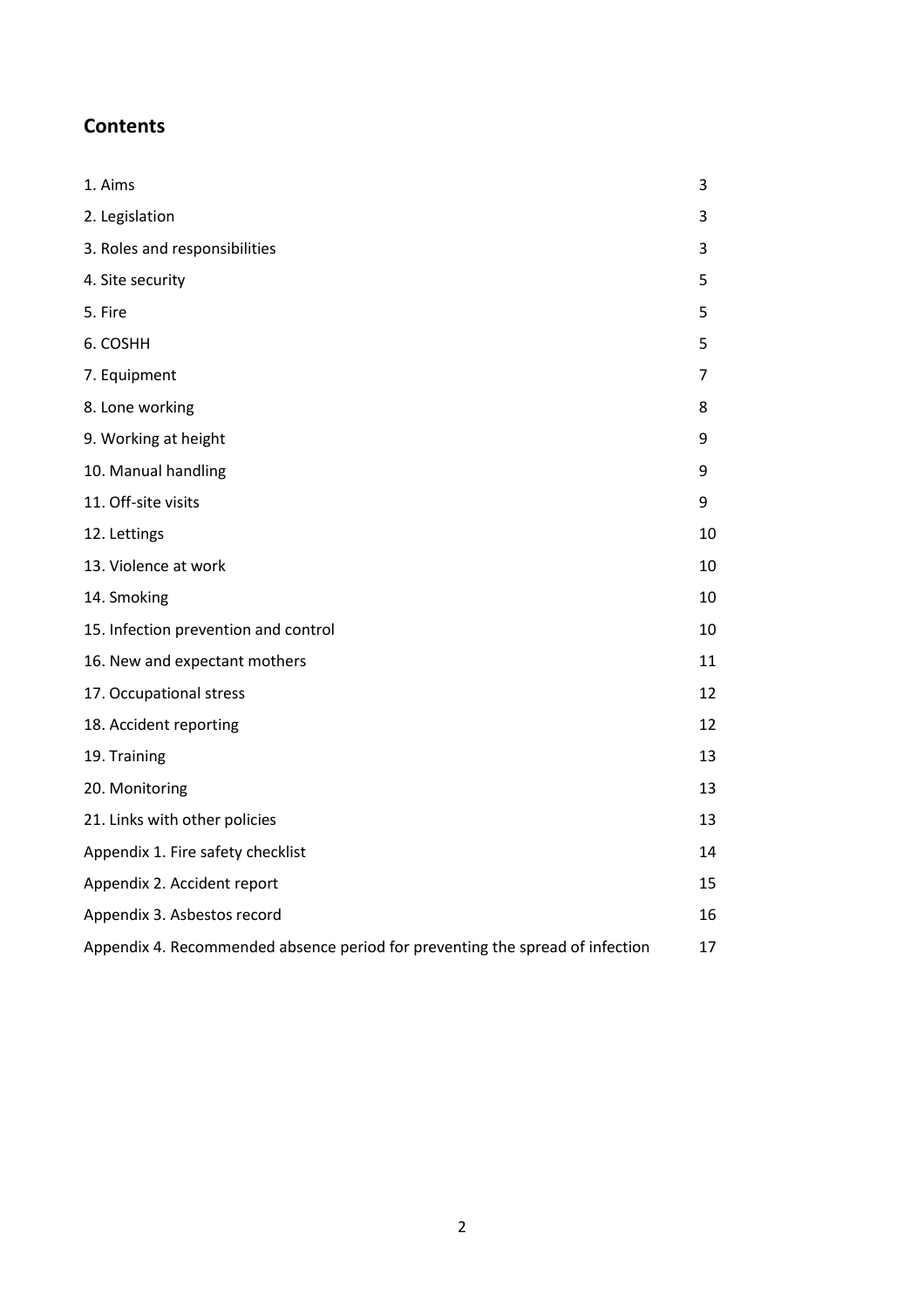## <span id="page-2-0"></span>**24. 1. Aims**

This institute aims to:

- Provide and maintain a safe and healthy environment
- Establish and maintain safe working procedures amongst staff, pupils and all visitors to the school site
- Have robust procedures in place in case of emergencies
- Ensure that the premises and equipment are maintained safely, and are regularly inspected

## <span id="page-2-1"></span>**25. 2. Legislation**

This policy is based on advice from the Department for Education on [health and safety in schools](https://www.gov.uk/government/publications/health-and-safety-advice-for-schools) and the following legislation:

- [The Health and Safety at Work etc. Act 1974,](http://www.legislation.gov.uk/ukpga/1974/37) which sets out the general duties employers have towards employees and duties relating to lettings
- [The Management of Health and Safety at Work Regulations 1992,](http://www.legislation.gov.uk/uksi/1992/2051/regulation/3/made) which require employers to make an assessment of the risks to the health and safety of their employees
- [The Management of Health and Safety at Work Regulations 1999,](http://www.legislation.gov.uk/uksi/1999/3242/contents/made) which require employers to carry out risk assessments, make arrangements to implement necessary measures, and arrange for appropriate information and training
- [The Control of Substances Hazardous to Health Regulations 2002,](http://www.legislation.gov.uk/uksi/2002/2677/contents/made) which require employers to control substances that are hazardous to health
- [The Reporting of Injuries, Diseases and Dangerous Occurrences Regulations \(RIDDOR\) 2013,](http://www.legislation.gov.uk/uksi/2013/1471/schedule/1/paragraph/1/made) which state that some accidents must be reported to the Health and Safety Executive and set out the timeframe for this and how long records of such accidents must be kept
- [The Health and Safety \(Display Screen Equipment\) Regulations 1992,](http://www.legislation.gov.uk/uksi/1992/2792/contents/made) which require employers to carry out digital screen equipment assessments and states users' entitlement to an eyesight test
- [The Gas Safety \(Installation and Use\) Regulations 1998,](http://www.legislation.gov.uk/uksi/1998/2451/regulation/4/made) which require work on gas fittings to be carried out by someone on the Gas Safe Register
- [The Regulatory Reform \(Fire Safety\) Order 2005,](http://www.legislation.gov.uk/uksi/2005/1541/part/2/made) which requires employers to take general fire precautions to ensure the safety of their staff
- [The Work at Height Regulations 2005,](http://www.legislation.gov.uk/uksi/2005/735/contents/made) which requires employers to protect their staff from falls from height

The institute follows [national guidance published by Public Health England](https://www.gov.uk/government/publications/health-protection-in-schools-and-other-childcare-facilities/chapter-9-managing-specific-infectious-diseases) when responding to infection control issues.

## <span id="page-2-2"></span>**26. 3. Roles and responsibilities**

**The governing board**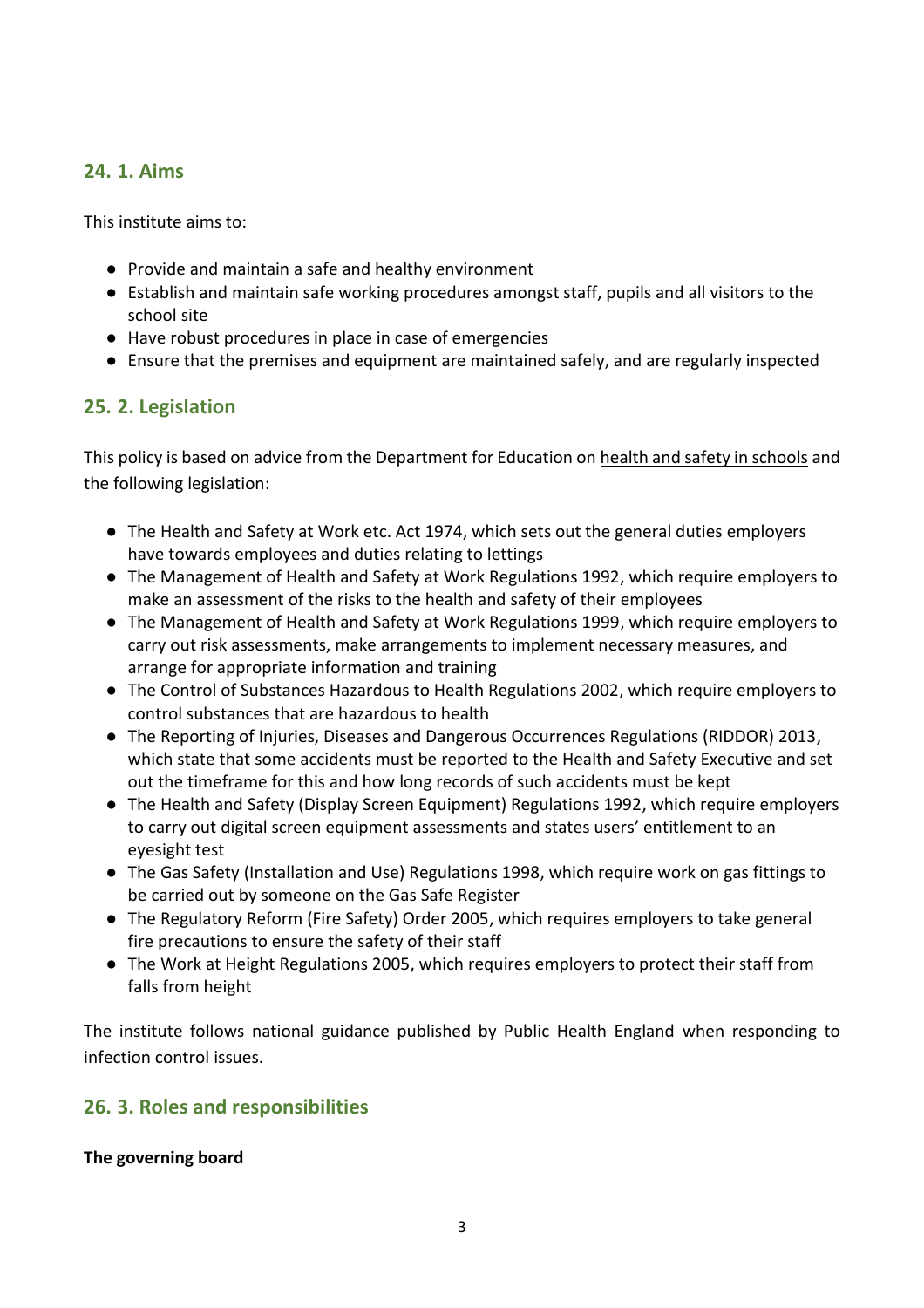The governing board has ultimate responsibility for health and safety matters at the institute, but will delegate day-to-day responsibility to the head of Boarding.

The governing board has a duty to take reasonable steps to ensure that staff and pupils are not exposed to risks to their health and safety. This applies to activities on or off the school premises.

Anjuman e Islahul Muslimeen UK as the employer, also has a duty to:

- Assess the risks to staff and others affected by the Madrasah / school activities in order to identify and introduce the health and safety measures necessary to manage those risks
- Inform employees about risks and the measures in place to manage them
- Ensure that adequate health and safety training is provided

### **Executive Headteacher**

The Executive headteacher is responsible for the day-to-day health and safety. This involves:

- Implementing the health and safety policy
- Ensuring there is enough staff to safely supervise pupils
- Ensuring that the school building and premises are safe and regularly inspected
- Providing adequate training for Madrasah and school staff
- Reporting to the governing board on health and safety matters
- Ensuring appropriate evacuation procedures are in place and regular fire drills are held
- Ensuring that in their absence, health and safety responsibilities are delegated to another member of staff
- Ensuring all risk assessments are completed and reviewed
- Monitoring cleaning contracts, and ensuring cleaners are appropriately trained and have access to personal protective equipment, where necessary

In the Executive headteacher's absence, Nasar Mohammed assumes the above day-to-day health and safety responsibilities.

#### **Health and Safety lead**

The nominated health and safety lead is Nasar Mohammad.

#### **Staff**

Staff have a duty to take care of pupils in the same way that a prudent parent would do so.

Staff will:

- Take reasonable care of their own health and safety and that of others who may be affected by what they do at work
- Co-operate with the Institute on health and safety matters
- Work in accordance with training and instructions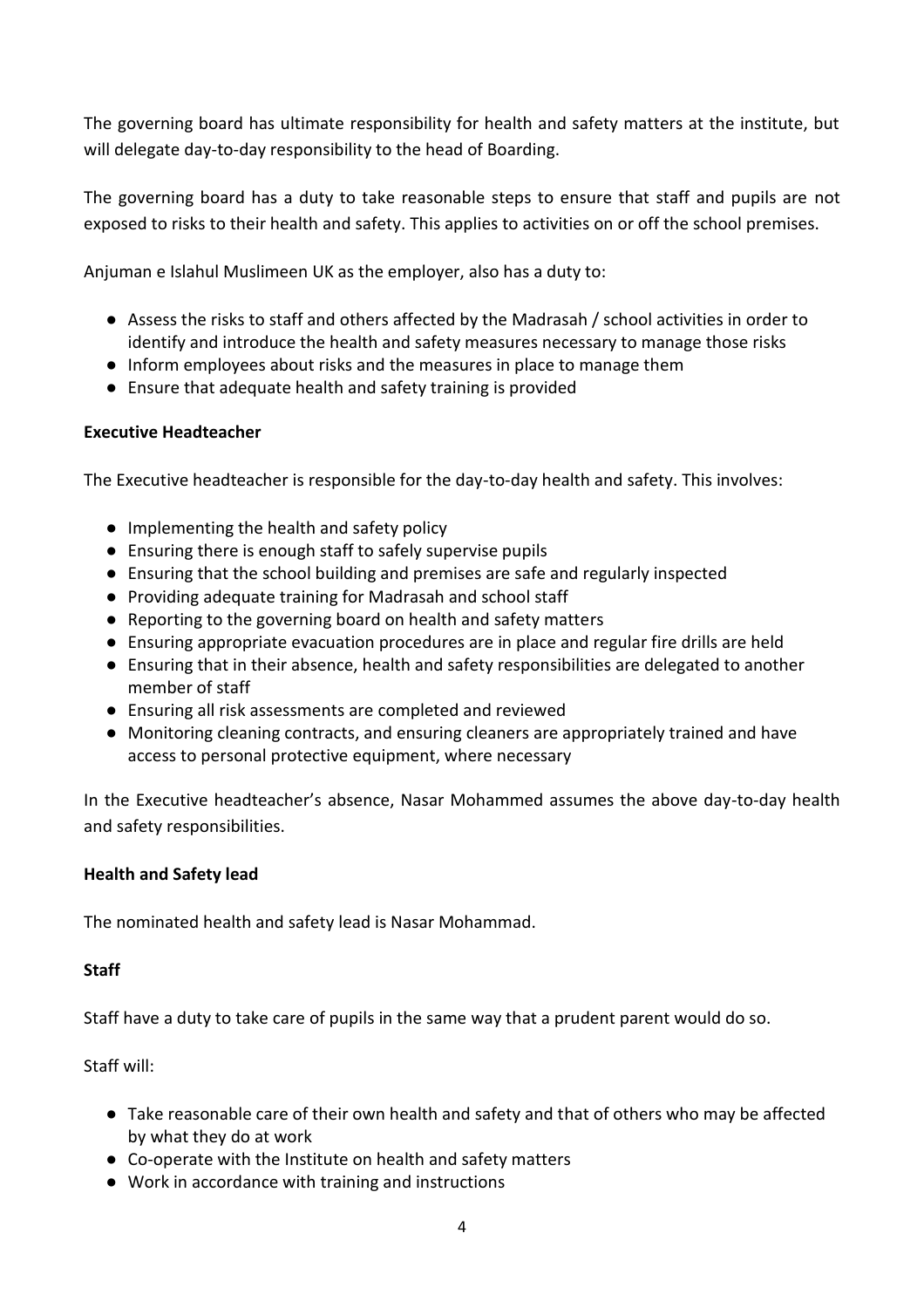- Inform the appropriate person of any work situation representing a serious and immediate danger so that remedial action can be taken
- Model safe and hygienic practice for pupils
- Understand emergency evacuation procedures and feel confident in implementing them

## **Pupils and parents**

Pupils and parents are responsible for following the institute's health and safety advice, on-site and off-site, and for reporting any health and safety incidents to a member of staff.

## **Contractors**

Contractors will agree health and safety practices with the Executive headteacher before starting work. Before work begins the contractor will provide evidence that they have completed an adequate risk assessment of all their planned work.

## <span id="page-4-0"></span>**27. 4. Site security**

Nasar Mohammed and Idris Bhamji are responsible for the security of the institute site in and out of Madrasah hours. They are responsible for visual inspections of the site, and for the intruder and fire alarm systems.

Mazafar Hussain, Nasar Mohammed and the SLT are key holders and will respond to an emergency.

## <span id="page-4-1"></span>**28. 5. Fire**

Emergency exits, assembly points and assembly point instructions are clearly identified by safety signs and notices. Fire risk assessment of the premises will be reviewed regularly.

- Emergency evacuations are practised at least once a term.
- The fire alarm is a loud continuous bell.
- Fire alarm testing will take place once a week.

New staff will be trained in fire safety and all staff and pupils will be made aware of any new fire risks.

In the event of a fire:

- The alarm will be raised immediately by whoever discovers the fire and emergency services contacted. Evacuation procedures will also begin immediately
- Fire extinguishers may be used by staff only, and only then if staff are trained in how to operate them and are confident they can use them without putting themselves or others at risk
- Staff and pupils will congregate at the assembly point. This is opposite the Markazi Mosque.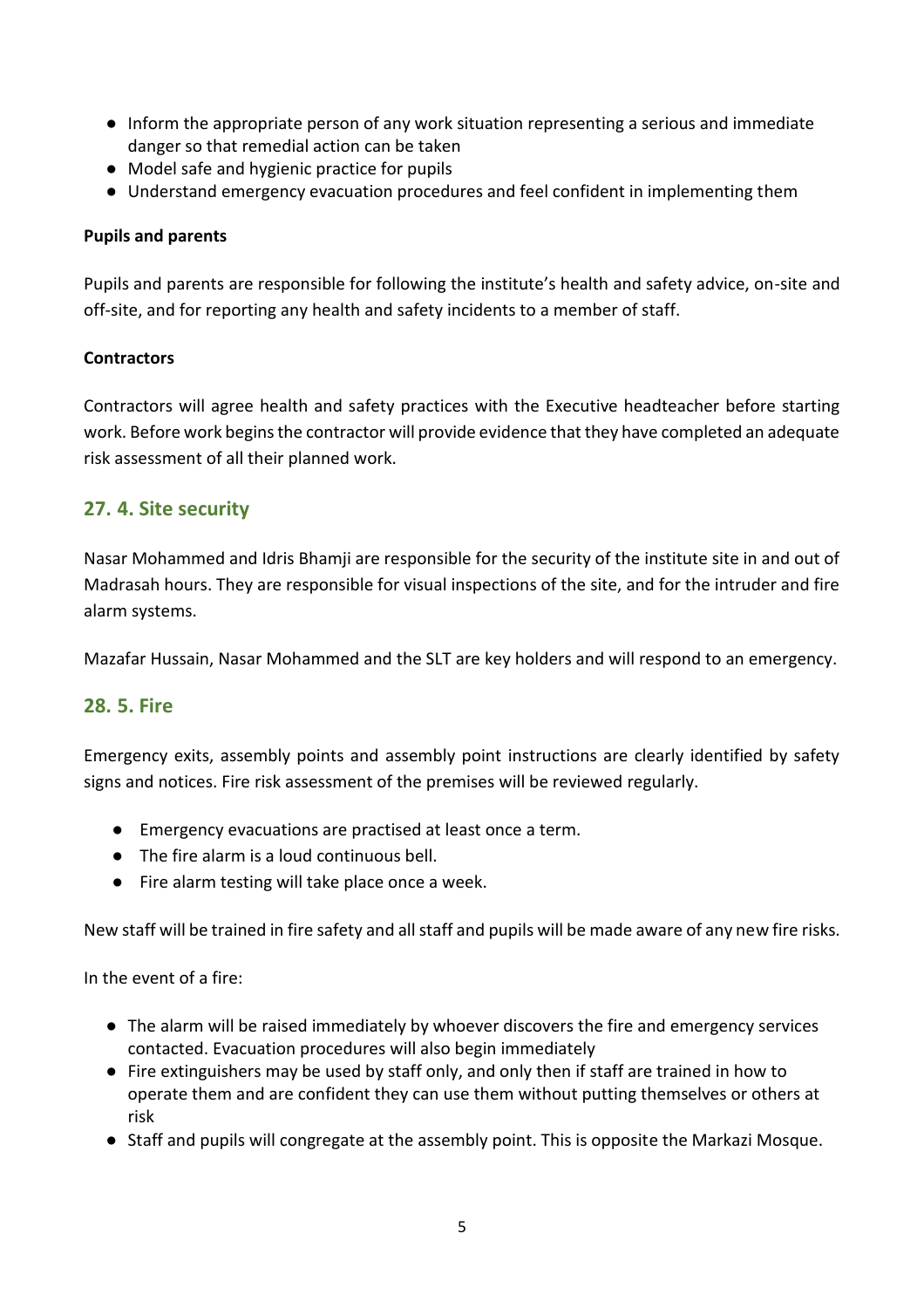- At the time of the fire alarm, all teachers will be responsible for the current class they are teaching. They will take the register of pupils. This will then be checked against the attendance register of that day.
- Teachers who are not teaching will aid and assist other teachers during registration.
- Ismail Mayet or a deputed staff member will take a register of all staff
- Staff and pupils will remain outside the building until the emergency services or on site supervisor say it is safe to re-enter

The institute has special arrangements in place for the evacuation of people with mobility needs and fire risk assessments will also pay particular attention to those with disabilities. The member of staff or supervisor looking after or teaching the particular individual will ensure his safe evacuation and give him the required assistance.

A fire safety checklist can be found in appendix 1.

## <span id="page-5-0"></span>**29. 6. COSHH**

Schools are required to control hazardous substances, which can take many forms, including:

- Chemicals
- Products containing chemicals
- Fumes
- Dusts
- Vapours
- Mists
- Gases and asphyxiating gases
- Germs that cause diseases, such as leptospirosis or legionnaires disease

Control of substances hazardous to health (COSHH) risk assessments are completed by Nasar Mohammad the Health and Safety lead and circulated to all employees who work with hazardous substances. Staff will also be provided with protective equipment, where necessary.

Our staff use and store hazardous products in accordance with instructions on the product label. All hazardous products are kept in their original containers, with clear labelling and product information. All products are stored in locked cupboards.

Any hazardous products are disposed of in accordance with specific disposal procedures.

Emergency procedures, including procedures for dealing with spillages, are displayed near where hazardous products are stored and in areas where they are routinely used.

#### **Gas safety**

● Installation, maintenance and repair of gas appliances and fittings will be carried out by a competent Gas Safe registered engineer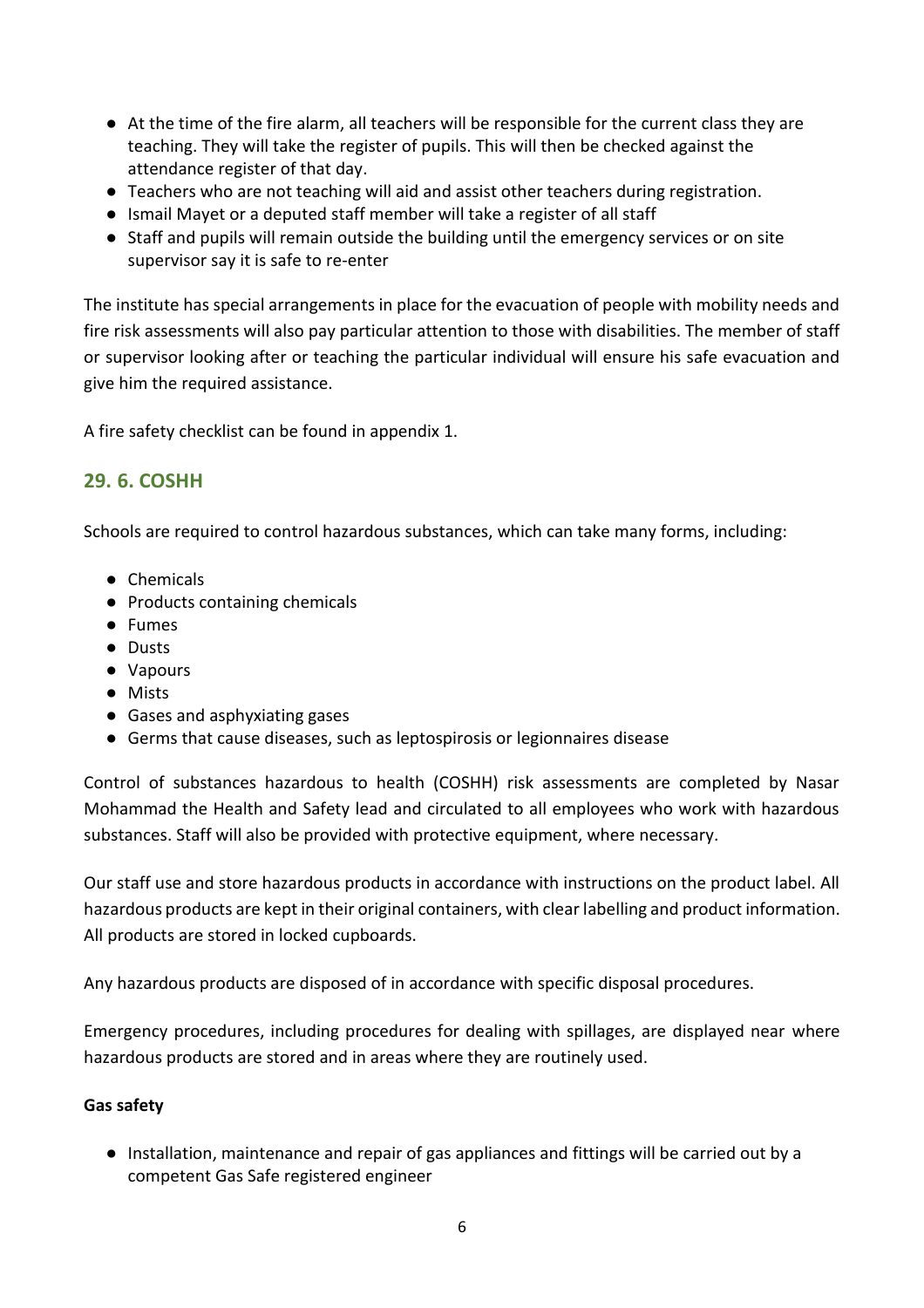- Gas pipework, appliances and flues are regularly maintained
- All rooms with gas appliances are checked to ensure that they have adequate ventilation

## **Legionella**

- A water risk assessment has been completed by the institute health and safety executive consultant Gursh Salona from Vital Hygiene,
- This risk assessment will be reviewed every term and when significant changes have occurred to the water system and/or building footprint
- The risks from legionella are mitigated by regular visits from The Yorkshire water legionella department.
- Cleaners who have responsibility over rooms will ensure unused taps are left on for a few minutes daily and then closed once sufficient water has run through.

You must check that conditions are not likely to increase the risk of Legionella to children or staff if applicable. You can do this by carrying out a Water Risk Assessment (WRA) to ensure any risks are mitigated or reduced. Although the risks of legionella will be low in domestic properties, you still need to check that conditions are not likely to increase the risk.

It is likely that the risk of legionella or similar bacteria will be low in a domestic premise where water is constantly used. However, you should still undertake a risk assessment.

Key facts about Legionella:

Legionella bacteria are common in natural water sources such as rivers, lakes and reservoirs, but usually in low numbers. They may also be found in purpose-built water systems such as cooling towers, evaporative condensers, hot and cold-water systems and spa pools.

- If conditions are favourable, the bacteria may grow increasing the risks of Legionnaires' disease and it is therefore important to control the risks by introducing appropriate measures.
- Legionella can breed and multiply in hot and cold-water systems if conditions are right when the hot water temperature is set too low at the boiler or the cold-water temperature is too high which allows bacteria to breed and multiply.
- People contract Legionnaires' disease by inhaling small droplets of water (aerosols), suspended in the air, containing the bacteria. Certain conditions increase the risk from legionella if:
- the water temperature in all or some parts of the hot and cold-water system is between 20-45 °C, which is suitable for growth. Bacteria will breed and multiply when water temperatures are between 20-45 °C.
- it is possible for breathable water droplets to be created and dispersed e.g. aerosol created by a cooling tower, water-based air conditioning units or water outlets
- water is stored and/or re-circulated, such as a cold-water storage tank
- there are deposits that can support bacterial growth providing a source of nutrients for the organism e.g. rust, sludge, scale, organic matter and biofilms
- Therefore, you must ensure that the temperature of the hot water cylinder(calorifier) is stored at 60°C or above. Your hot water at the tap should be at least 45°C. In a small residential property, your hot water cylinder is likely to be close to the taps so you must also be aware that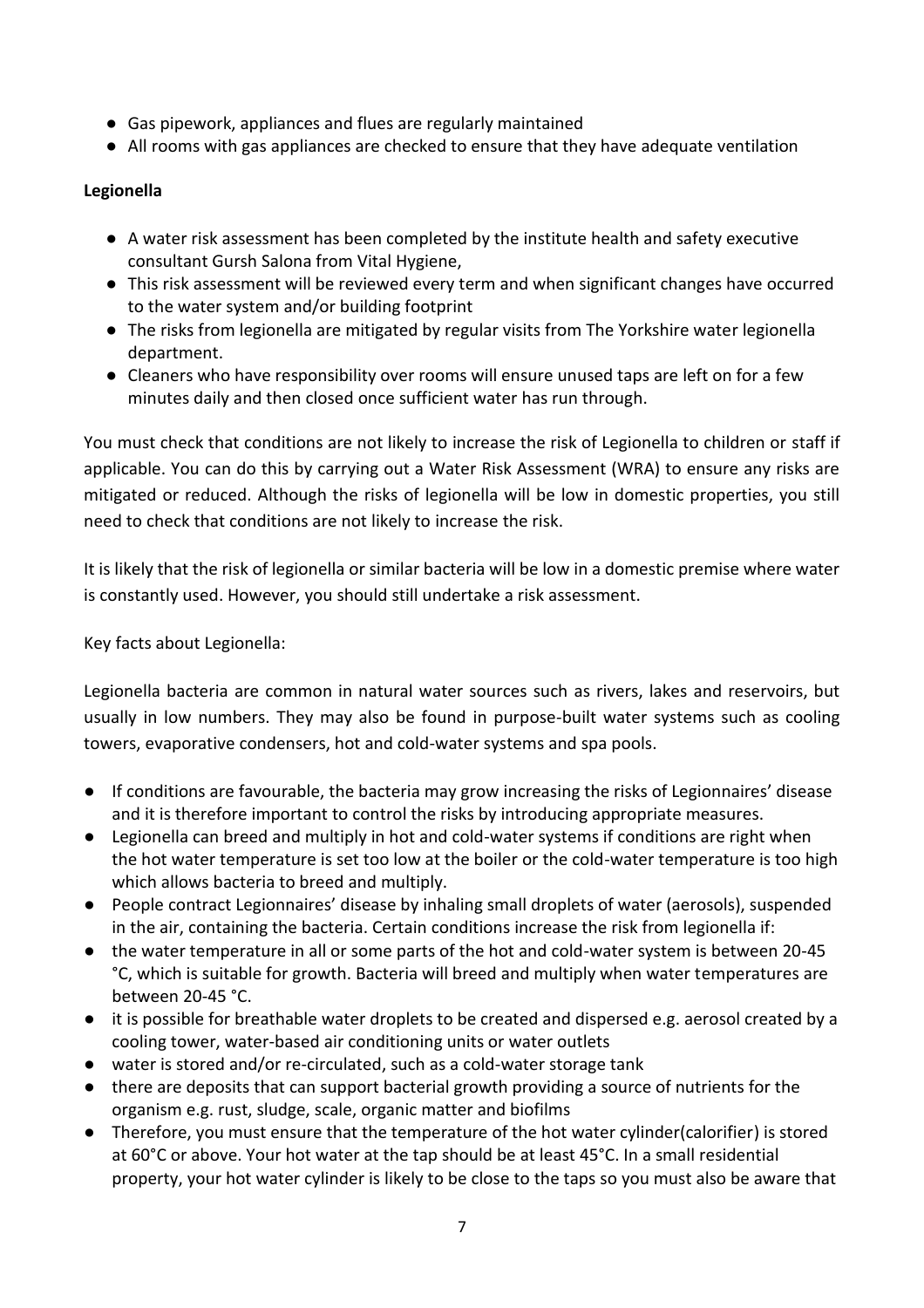the hot water at your taps could potentially run the risk of scalding because of this. To mitigate this, you will need to find a solution so that the temperature at the tap does not scald. This can be by way of mixer taps or blended water units that can be fitted to pull hot and cold water together so that it is safe for children to use. This is for you to risk assess and manage.

- You must also ensure that cold water at the tap is 20 °C or below.
- You should monitor the temperatures of both hot and cold taps. A water thermometer can be used to check on a monthly basis. By doing this, you will be aware if there are any changes in water temperature that allow bacteria to breed and take appropriate action. The bacteria are dormant below 20°C and do not survive above 60°C.
- Legionella also breeds in poorly maintained air conditioning systems so if you have any waterbased air conditioning it must be serviced at regular intervals and keep copies of any service certification
- Make sure you regularly flush rarely used showers or taps to prevent any contamination (including outdoor garden taps) The threat of the water system becoming contaminated with Legionella is higher when water is allowed to stagnate so keep it moving.

Limescale just allows legionella bacteria or other bacteria to breed. Have a regime for de-scaling.

#### **Asbestos**

● The site building is declared asbestos free. We have recently had an asbestos audit by a specialist company and they have cleared the whole building.

## <span id="page-7-0"></span>**30. 7. Equipment**

- All equipment and machinery is maintained in accordance with the manufacturer's instructions. In addition, maintenance schedules outline when extra checks should take place
- When new equipment is purchased, it is checked to ensure that it meets appropriate educational standards
- All equipment is stored in the appropriate storage containers and areas. All containers are labelled with the correct hazard sign and contents

### **Electrical equipment**

- All staff are responsible for ensuring that they use and handle electrical equipment sensibly and safely
- Any pupil or volunteer who handles electrical appliances does so under the supervision of the member of staff who so directs them
- Any potential hazards will be reported to the Head of Boarding or the on-site supervisor who will contact a competent electrician immediately if the Institute Electrician David is unavailable.
- Permanently installed electrical equipment is connected through a dedicated isolator switch and adequately earthed
- Only trained staff members can check plugs
- Where necessary a portable appliance test (PAT) will be carried out by a competent person
- All isolators switches are clearly marked to identify their machine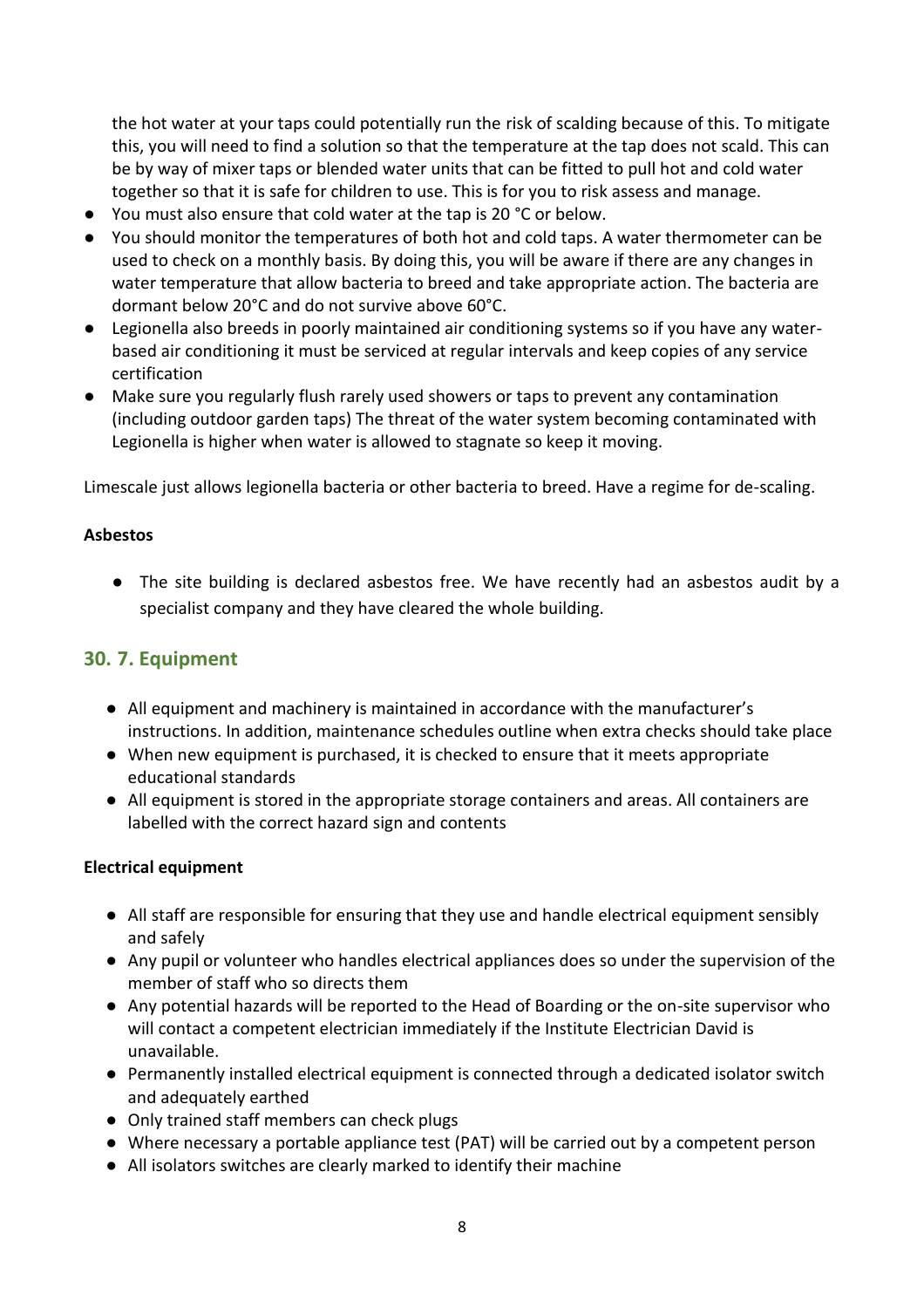- Electrical apparatus and connections will not be touched by wet hands and will only be used in dry conditions
- Maintenance, repair, installation and disconnection work associated with permanently installed or portable electrical equipment is only carried out by a competent person

### **PE equipment**

- Pupils are taught how to carry out and set up PE equipment safely and efficiently. Staff check that equipment is set up safely
- Any concerns about the condition of the gym floor or other apparatus will be reported to the Head of boarding.

### **Display screen equipment**

- All staff who use computers daily as a significant part of their normal work have a display screen equipment (DSE) assessment carried out. 'Significant' is taken to be continuous/near continuous spells of an hour or more at a time
- Staff identified as DSE users are entitled to an eyesight test for DSE use upon request, and at regular intervals thereafter, by a qualified optician (and corrective glasses provided if required specifically for DSE use)

#### **Specialist equipment**

Parents are responsible for the maintenance and safety of their children's wheelchairs. At the Institute, staff promote the responsible use of wheelchairs.

If there is a need for Oxygen cylinders, they will be stored in a designated space, and staff will be trained in the removal, storage and replacement of oxygen cylinders.

## <span id="page-8-0"></span>**31.8. Lone working**

Lone working may include:

- Late working
- Home or site visits
- Weekend working
- Site manager duties
- Site cleaning duties
- Working in a single occupancy office

Potentially dangerous activities, such as those where there is a risk of falling from height, will not be undertaken when working alone. If there are any doubts about the task to be performed then the task will be postponed until other staff members are available.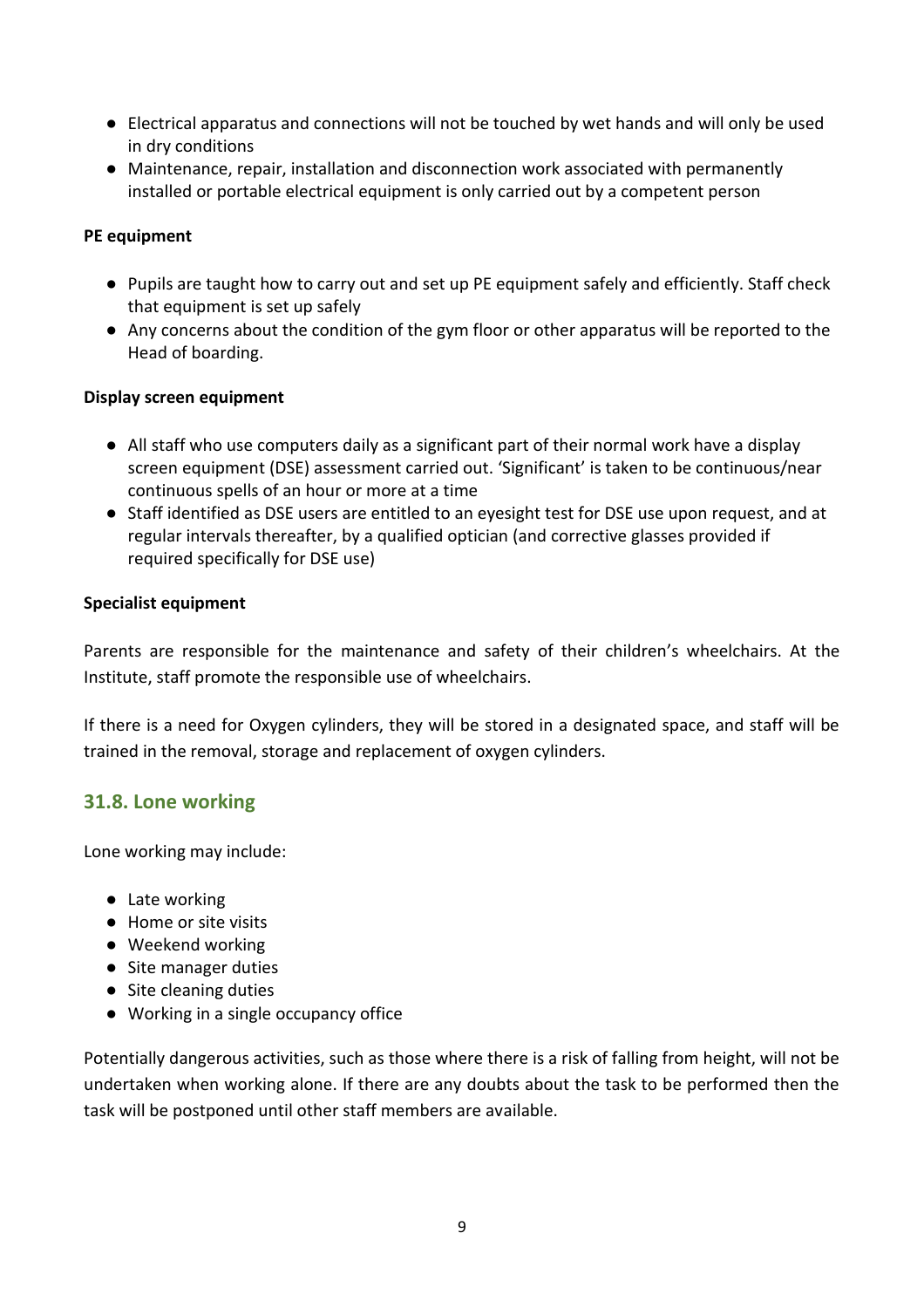If lone working is to be undertaken, a colleague, friend or family member will be informed about where the member of staff is and when they are likely to return. The lone worker will ensure that they are medically fit to work alone.

# <span id="page-9-0"></span>**32. 9. Working at height**

We will ensure that work is properly planned, supervised and carried out by competent people with the skills, knowledge and experience to do the work.

In addition:

- The supervisors retain ladders for working at height
- Pupils are prohibited from using ladders
- Staff will wear appropriate footwear and clothing when using ladders
- Contractors are expected to provide their own ladders for working at height
- Before using a ladder, staff are expected to conduct a visual inspection to ensure its safety
- Access to high levels, such as roofs, is only permitted by trained persons

## <span id="page-9-1"></span>**33. 10. Manual handling**

It is up to individuals to determine whether they are fit to lift or move equipment and furniture. If an individual feels that to lift an item could result in injury or exacerbate an existing condition, they will ask for assistance.

The institute will ensure that proper mechanical aids and lifting equipment are available, and that staff are trained in how to use them safely.

Staff and pupils are expected to use the following basic manual handling procedure:

- Plan the lift and assess the load. If it is awkward or heavy, use a mechanical aid, such as a trolley, or ask another person to help
- Take the more direct route that is clear from obstruction and is as flat as possible
- Ensure the area where you plan to offload the load is clear
- When lifting, bend your knees and keep your back straight, feet apart and angled out. Ensure the load is held close to the body and firmly. Lift smoothly and slowly and avoid twisting, stretching and reaching where practicable

## <span id="page-9-2"></span>**34. 11. Off-site visits**

When taking pupils off the school premises, we will ensure that:

- Risk assessments will be completed where off-site visits and activities require them
- All off-site visits are appropriately staffed
- Staff will have access to mobile phones, a portable first aid kit, information about the specific medical needs of pupils along with the parents' contact details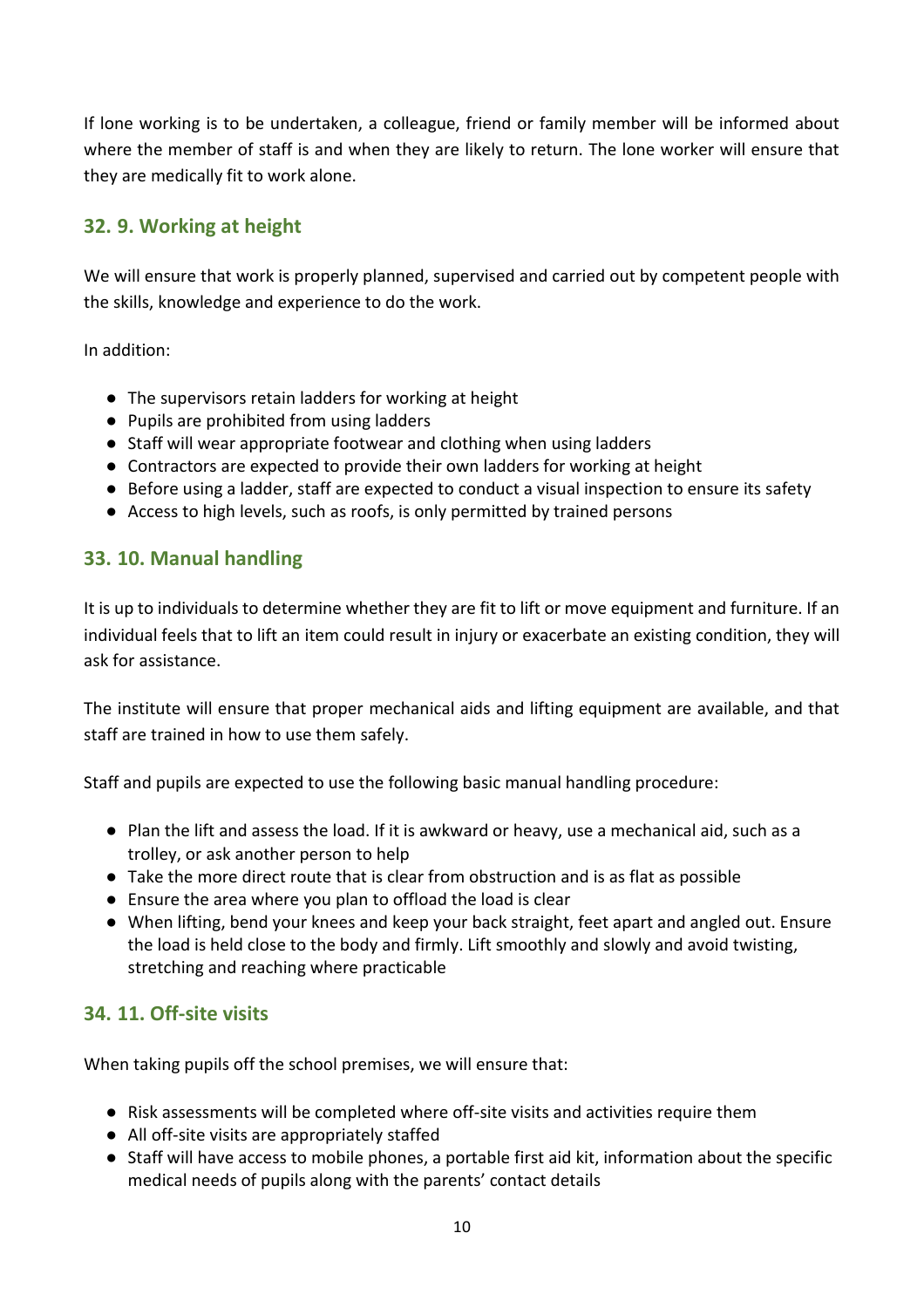● There will always be at least one first aider on school trips and visits

## **35. 12. Lettings**

This policy applies to lettings. Those who hire any aspect of the Institute site or any facilities will be made aware of the content of the institute health and safety policy, and will have responsibility for complying with it.

## <span id="page-10-0"></span>**36. 13. Violence at work**

We believe that staff should not be in any danger at work, and will not tolerate violent or threatening behaviour towards our staff.

All staff will report any incidents of aggression or violence (or near misses) directed to themselves to their line manager/headteacher immediately. This applies to violence from pupils, visitors or other staff.

## <span id="page-10-1"></span>**37. 14. Smoking/Vaping**

Smoking/vaping is not permitted anywhere on the institute premises.

## <span id="page-10-2"></span>**38. 15. Infection prevention and control**

We follow national guidance published by Public Health England when responding to infection control issues. We will encourage staff and pupils to follow this good hygiene practice, outlined below, where applicable. Please also refer to the Covid-19 Supplement.

### **Handwashing**

- Wash hands with liquid soap and warm water, and dry with paper towels
- Wash hands after using the toilet, before eating or handling food, and after handling animals
- Cover all cuts and abrasions with waterproof dressings

### **Coughing and sneezing**

- Cover mouth and nose with a tissue
- Wash hands after using or disposing of tissues
- Spitting is discouraged

#### **Personal protective equipment**

● Wear disposable non-powdered vinyl or latex-free CE-marked gloves and disposable plastic aprons where there is a risk of splashing or contamination with blood/body fluids (for example, nappy or pad changing)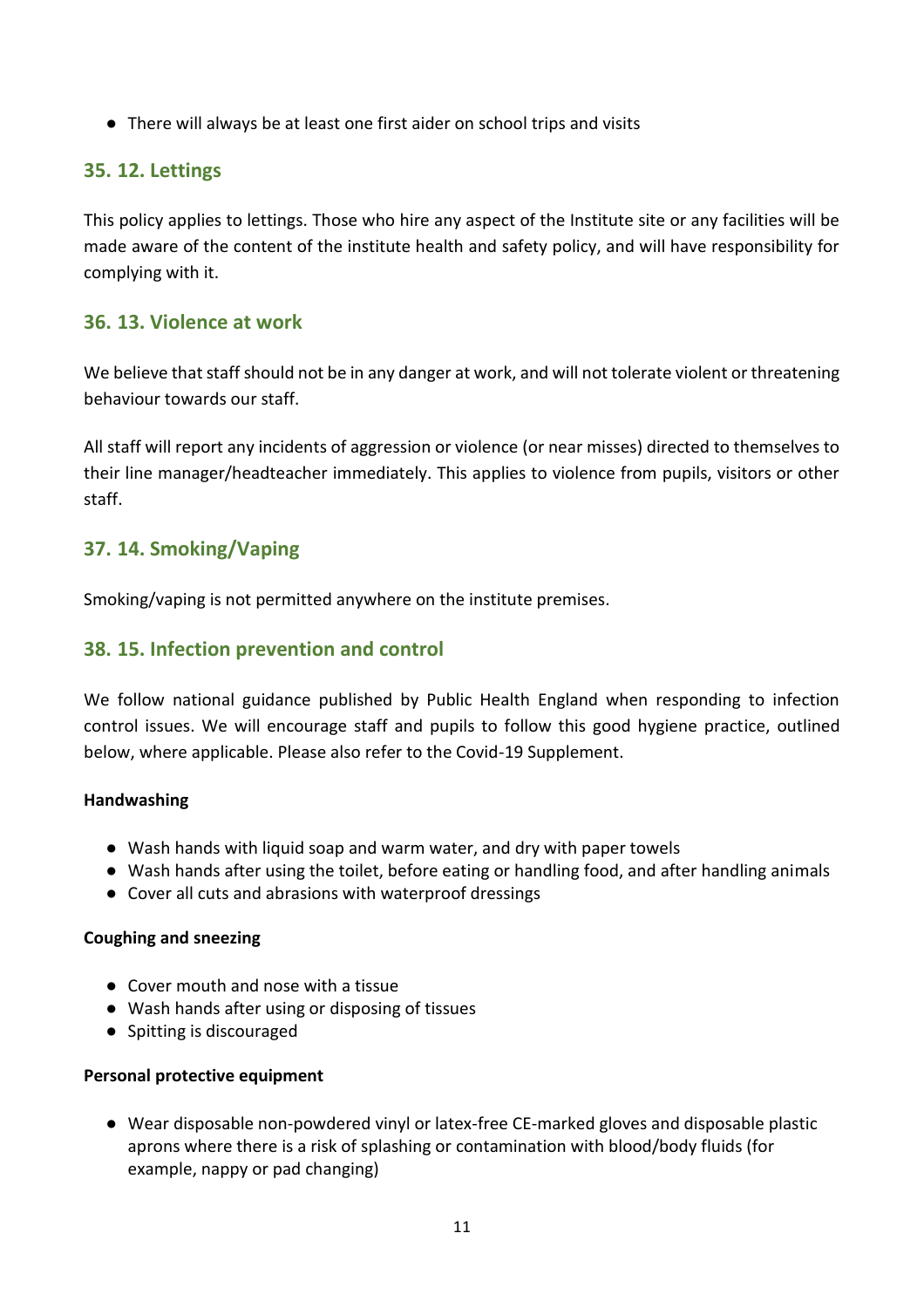- Wear goggles if there is a risk of splashing to the face
- Use the correct personal protective equipment when handling cleaning chemicals

### **Cleaning of the environment**

● Clean the environment frequently and thoroughly

### **Cleaning of blood and body fluid spillages**

- Clean up all spillages of blood, faeces, saliva, vomit, nasal and eye discharges immediately and wear personal protective equipment
- When spillages occur, clean using a product that combines both a detergent and a disinfectant and use as per manufacturer's instructions. Ensure it is effective against bacteria and viruses and suitable for use on the affected surface
- Never use mops for cleaning up blood and body fluid spillages use disposable paper towels and discard clinical waste as described below
- Make spillage kits available for blood spills

### **Laundry**

- Wash laundry in a separate dedicated facility
- Wash soiled linen separately and at the hottest wash the fabric will tolerate
- Wear personal protective clothing when handling soiled linen
- Bag children's soiled clothing to be sent home, never rinse by hand

### **Clinical waste**

- Always segregate domestic and clinical waste, in accordance with local policy
- Used nappies/pads, gloves, aprons and soiled dressings are stored in correct clinical waste bags in foot-operated bins
- Remove clinical waste with a registered waste contractor
- Remove all clinical waste bags when they are two-thirds full and store in a dedicated, secure area while awaiting collection

### **Animals**

- Wash hands before and after handling any animals
- Keep animals' living quarters clean and away from food areas
- Dispose of animal waste regularly, and keep litter boxes away from pupils
- Supervise pupils when playing with animals
- Seek veterinary advice on animal welfare and animal health issues, and the suitability of the animal as a pet

### **Pupils vulnerable to infection**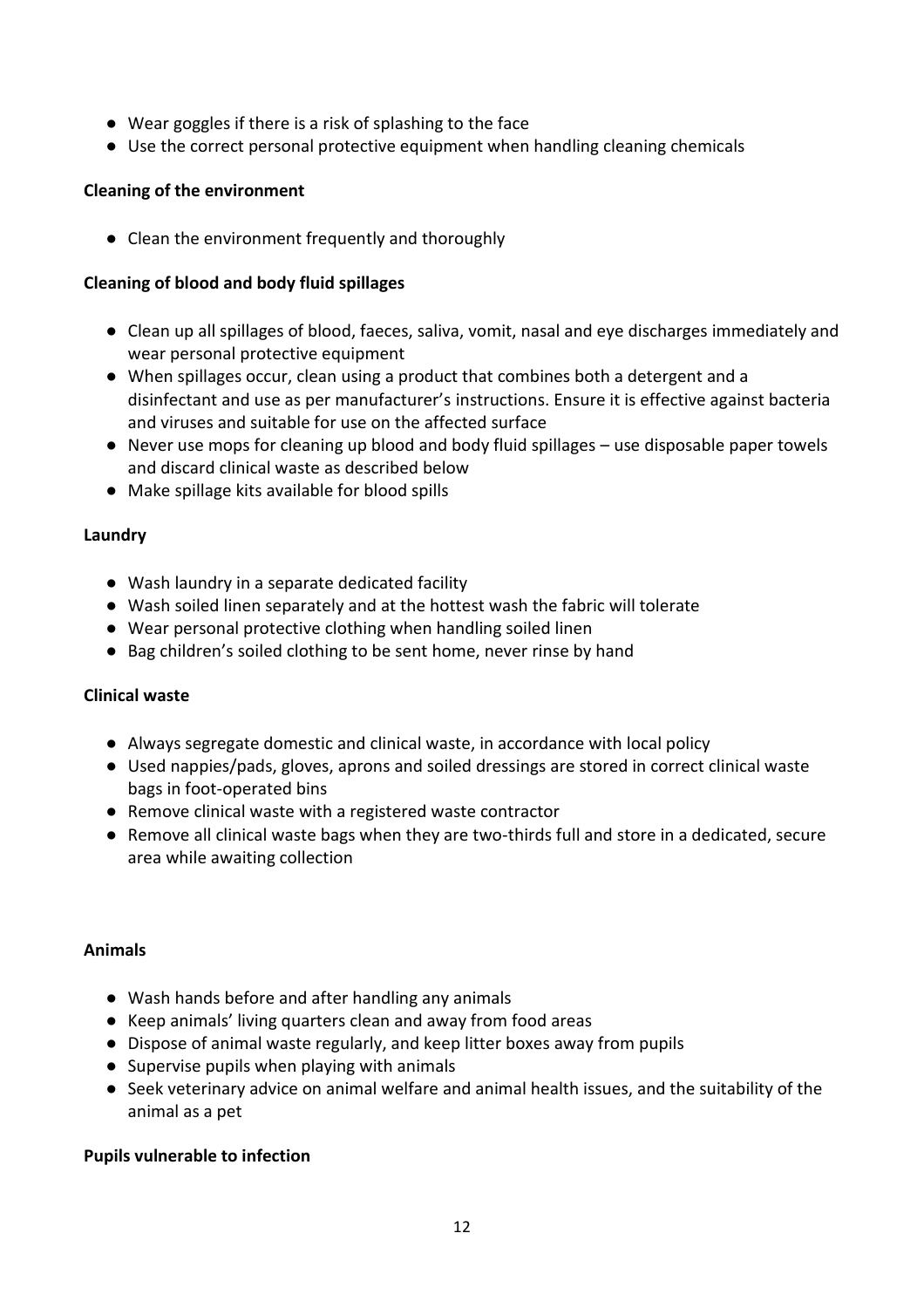Some medical conditions make pupils vulnerable to infections that would rarely be serious in most children. The institute will normally have been made aware of such vulnerable children. These children are particularly vulnerable to chickenpox, measles or slapped cheek disease (parvovirus B19) and, if exposed to either of these, the parent/carer will be informed promptly and further medical advice sought. We will advise these children to have additional immunisations, for example for pneumococcal and influenza.

## **Exclusion periods for infectious diseases**

The school will follow recommended exclusion periods outlined by Public Health England, summarised in appendix 4.

In the event of an epidemic/pandemic, we will follow advice from Public Health England about the appropriate course of action. Please refer to Covid-19 supplement

## **39. 16. Occupational stress**

We are committed to promoting high levels of health and wellbeing and recognise the importance of identifying and reducing workplace stressors through risk assessment.

Systems are in place within the school for responding to individual concerns and monitoring staff workloads.

*You may want to elaborate on how your school supports staff wellbeing. If applicable, cross reference to other policies that deal with stress at work.* 

## **40. 17. Accident reporting**

### **Accident record book**

- An accident form will be completed as soon as possible after the accident occurs by the member of staff or first aider who deals with it. An accident form template can be found in appendix 2
- As much detail as possible will be supplied when reporting an accident
- Information about injuries will also be kept in the pupil's educational record
- Records held in the first aid and accident book will be retained by the school for a minimum of 3 years, in accordance with regulation 25 of the Social Security (Claims and Payments) Regulations 1979, and then securely disposed of *[You should check whether your insurer requires accident records to be retained for a longer period of time]*

### **Reporting to the Health and Safety Executive**

Health and Safety lead will keep a record of any accident which results in a reportable injury, disease, or dangerous occurrence as defined in the RIDDOR 2013 legislation (regulations 4, 5, 6 & 7)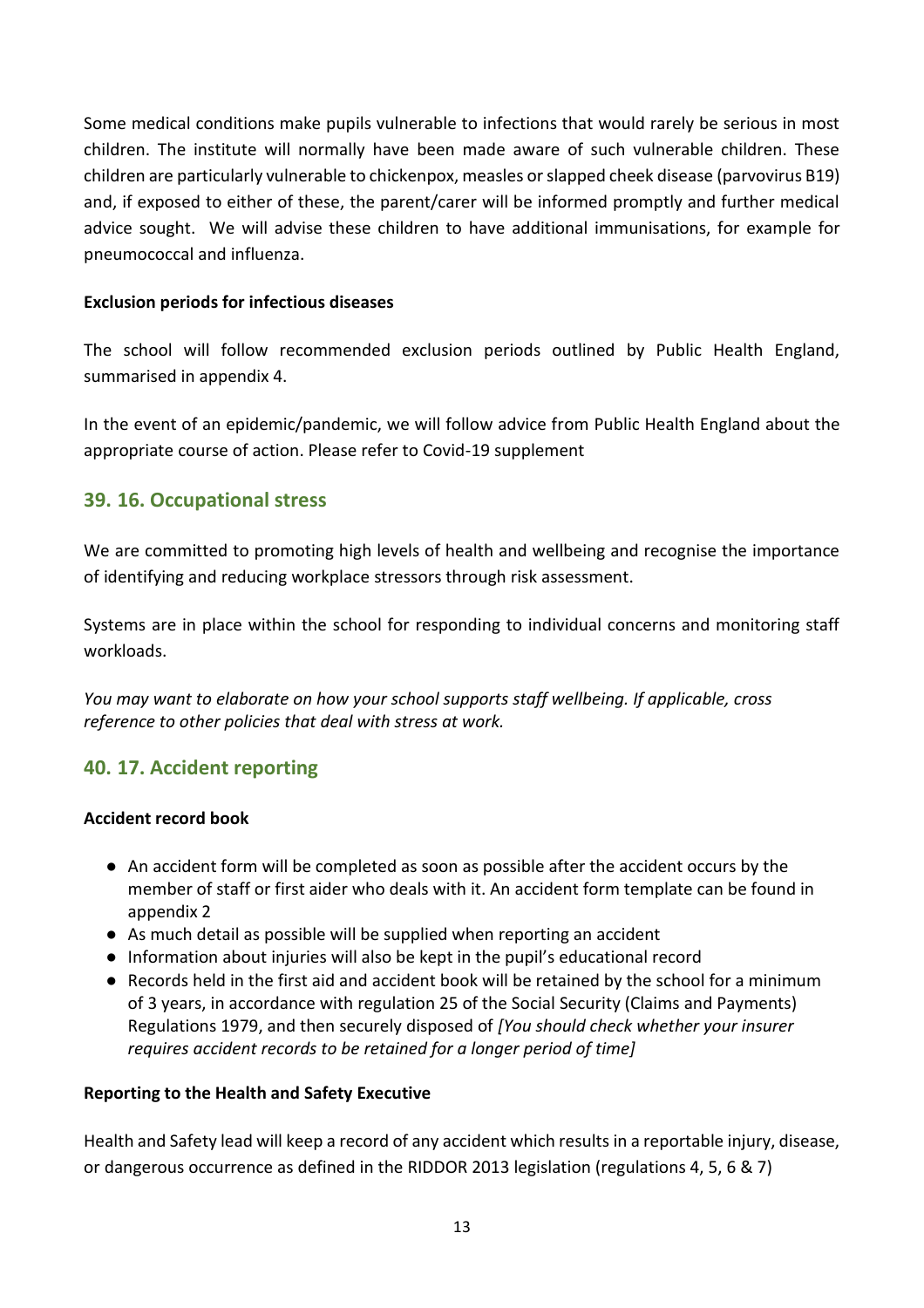Health and Safety lead will report these to the Health and Safety Executive as soon as is reasonably practicable and in any event within 10 days of the incident.

Reportable injuries, diseases or dangerous occurrences include:

- Death
- Specified injuries. These are:
	- o Fractures, other than to fingers, thumbs and toes
	- o Amputations
	- o Any injury likely to lead to permanent loss of sight or reduction in sight
	- o Any crush injury to the head or torso causing damage to the brain or internal organs
	- o Serious burns (including scalding)
	- o Any scalping requiring hospital treatment
	- o Any loss of consciousness caused by head injury or asphyxia
	- $\circ$  Any other injury arising from working in an enclosed space which leads to hypothermia or heat-induced illness, or requires resuscitation or admittance to hospital for more than 24 hours
- Injuries where an employee is away from work or unable to perform their normal work duties for more than 7 consecutive days
- Where an accident leads to someone being taken to hospital
- Where something happens that does not result in an injury, but could have done
- Near-miss events that do not result in an injury, but could have done. Examples of near-miss events relevant to schools include, but are not limited to:
	- o The collapse or failure of load-bearing parts of lifts and lifting equipment
	- o The accidental release of a biological agent likely to cause severe human illness
	- $\circ$  The accidental release or escape of any substance that may cause a serious injury or damage to health
	- o An electrical short circuit or overload causing a fire or explosion

Information on how to make a RIDDOR report is available here:

### [How to make a RIDDOR report, HSE](http://www.hse.gov.uk/riddor/report.htm)

http://www.hse.gov.uk/riddor/report.htm

## **41. 18. Training**

Our staff are provided with health and safety training as part of their induction process.

Staff who work in high risk environments, such as in science labs or with woodwork equipment, or work with pupils with special educational needs (SEN), are given additional health and safety training.

## **42. 19. Monitoring**

This policy will be reviewed by the health and safety lead every two years.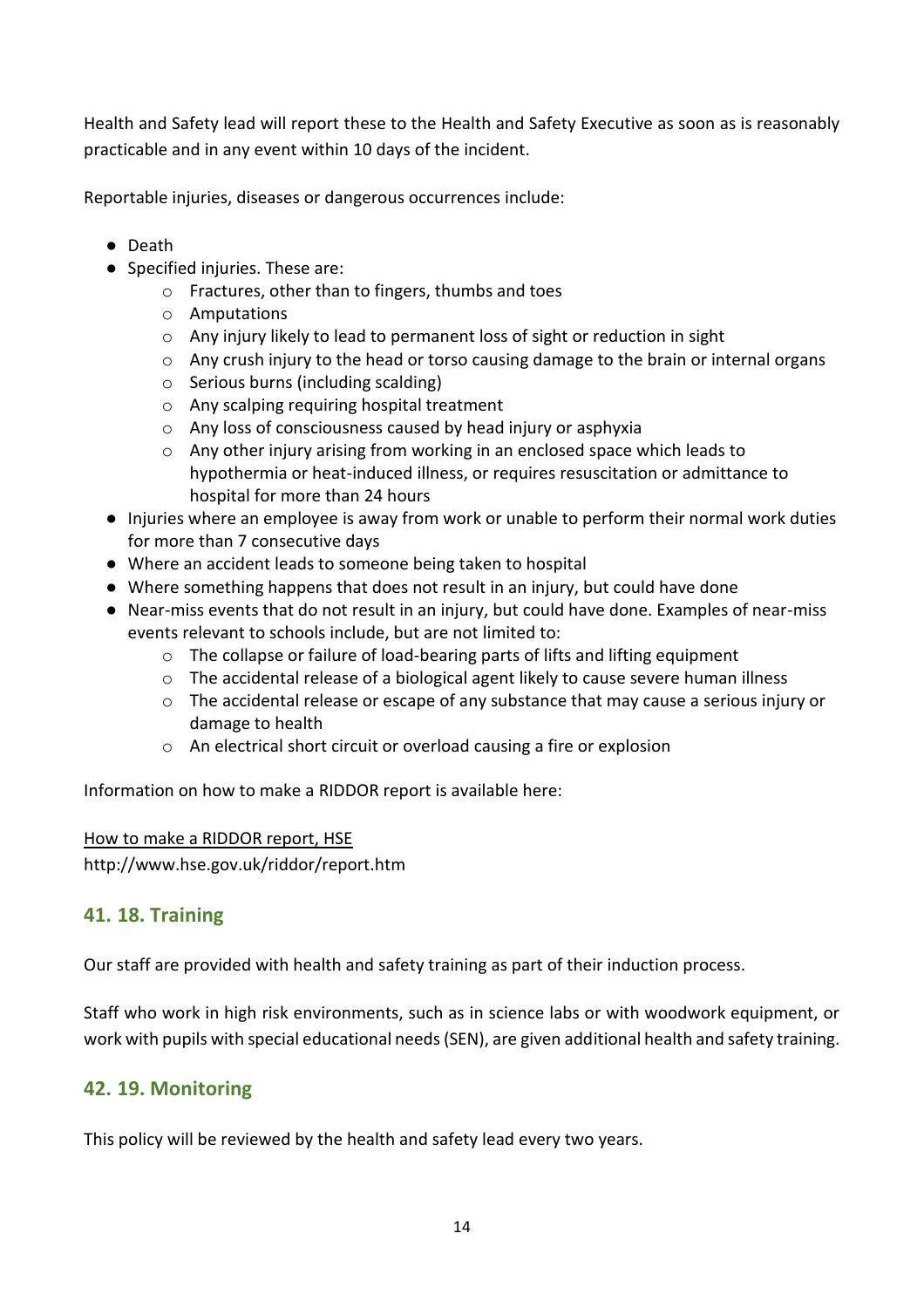At every review, the policy will be approved by the governing body

# **43. 20. Links with other policies**

This health and safety policy links to the following policies:

- First aid
- Risk assessment
- Supporting pupils with medical conditions
- Accessibility plan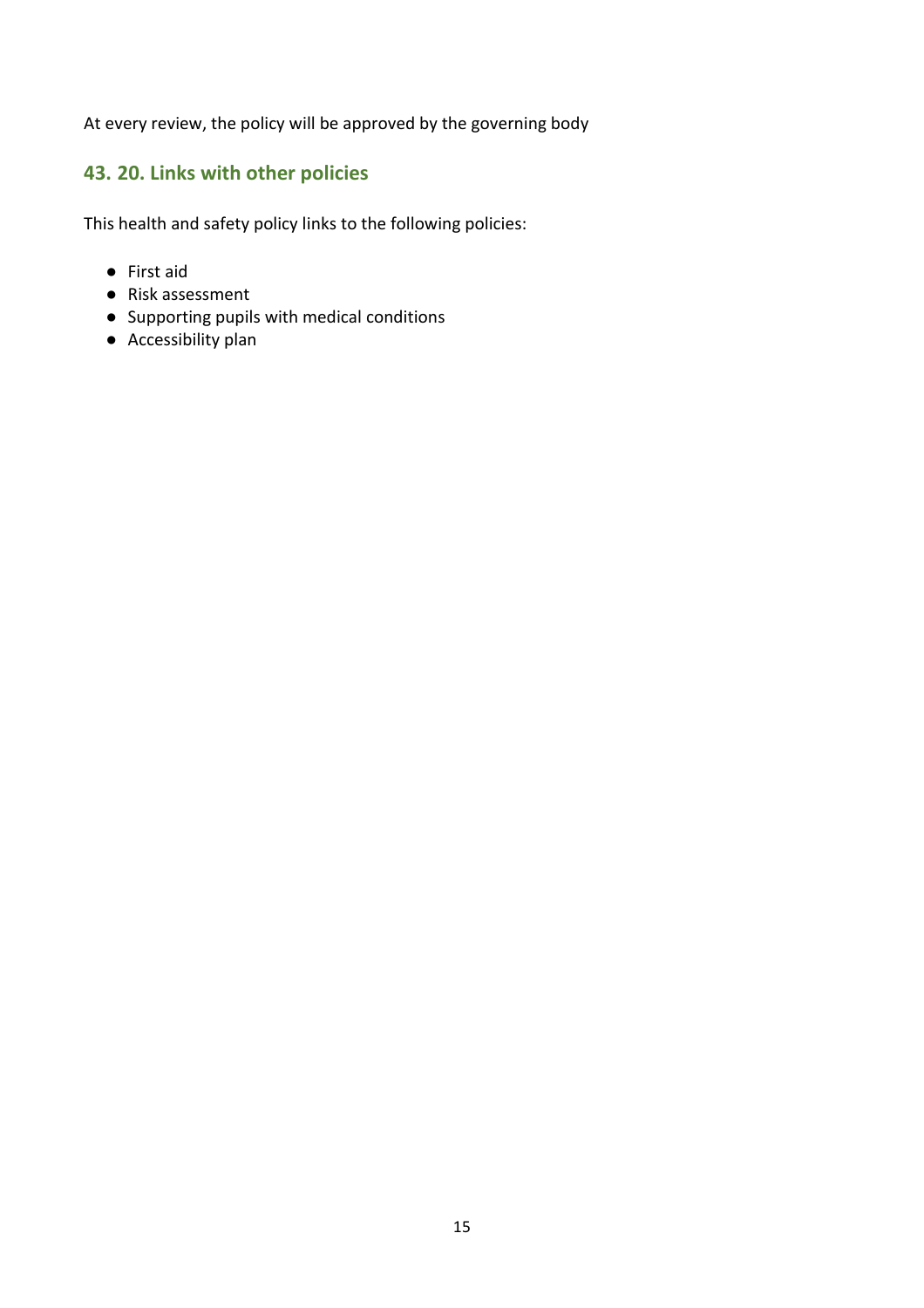

# **1 Appendix 1. Fire safety checklist**

| <b>Issue to check</b>                                                                                         | Yes/No                              |
|---------------------------------------------------------------------------------------------------------------|-------------------------------------|
| Are fire regulations prominently displayed?                                                                   | Yes                                 |
| Is fire-fighting equipment, including fire blankets,<br>in place?                                             | Yes                                 |
| Does fire-fighting equipment give details for the<br>type of fire it should be used for?                      | Yes training also provided to staff |
| Are fire exits clearly labelled?                                                                              | Yes                                 |
| fire<br>doors<br>fitted<br>with<br>self-closing<br>Are<br>mechanisms?                                         | Yes                                 |
| Are flammable materials stored away from open<br>flames?                                                      | Yes                                 |
| Do all staff and pupils understand what to do in   Yes - Fire evacuations carried out<br>the event of a fire? |                                     |
| Can you easily hear the fire alarm from all areas?                                                            | Yes                                 |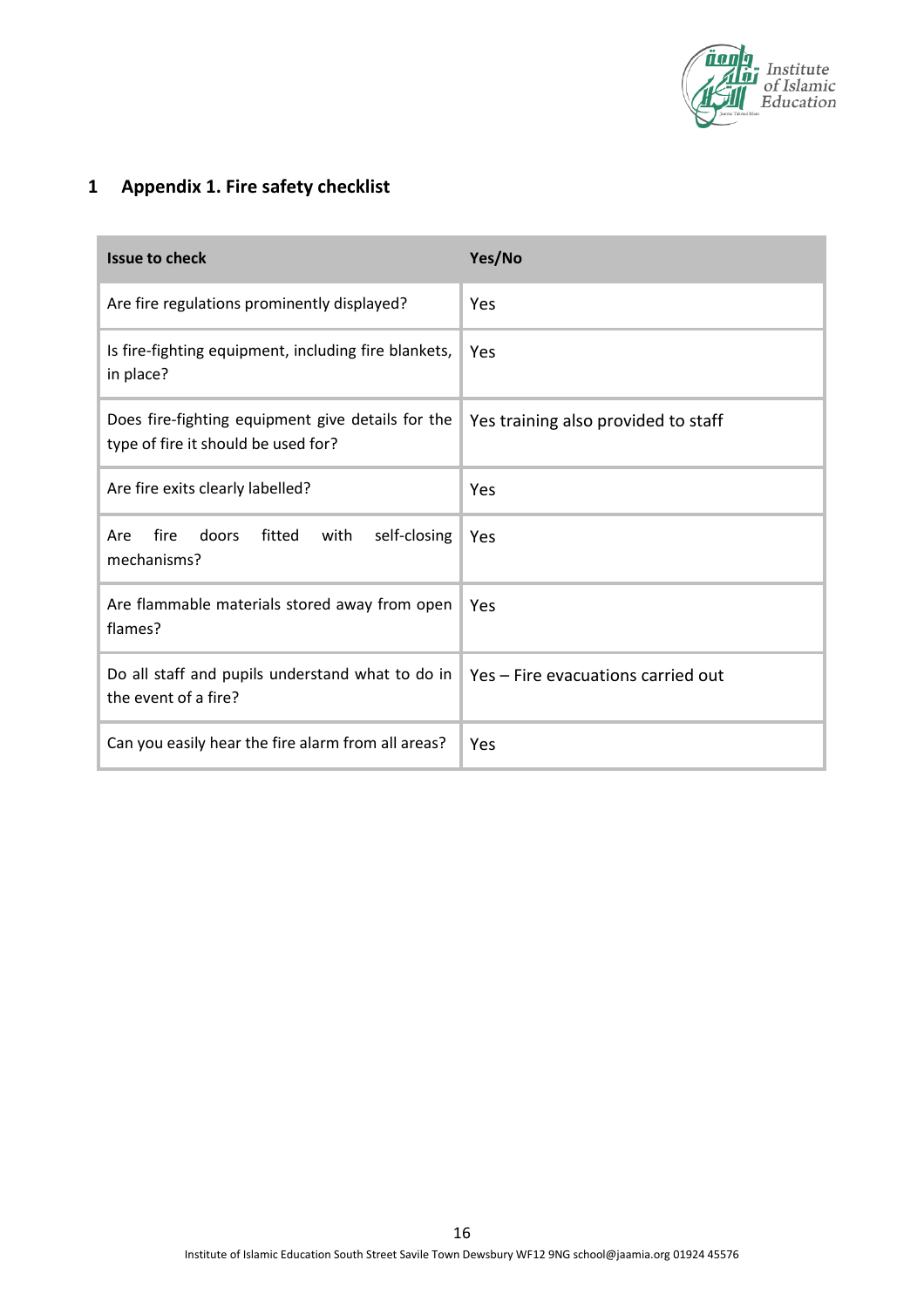

# **2 Appendix 2. Accident report**

| Name of injured person                                                                                                                                   |  | Role/class                  |  |
|----------------------------------------------------------------------------------------------------------------------------------------------------------|--|-----------------------------|--|
| Date and time of incident                                                                                                                                |  | <b>Location of incident</b> |  |
| <b>Incident details</b>                                                                                                                                  |  |                             |  |
| Describe in detail what happened, how it happened and what injuries the person incurred                                                                  |  |                             |  |
| <b>Action taken</b>                                                                                                                                      |  |                             |  |
| Describe the steps taken in response to the incident, including any first aid treatment, and what happened to the injured person immediately afterwards. |  |                             |  |
| <b>Follow-up action required</b>                                                                                                                         |  |                             |  |
| Outline what steps the institute will take to check on the injured person, and what it will do to reduce the risk of the incident happening again        |  |                             |  |
| Name of person attending the incident                                                                                                                    |  |                             |  |
| <b>Signature</b>                                                                                                                                         |  | <b>Date</b>                 |  |

**44.**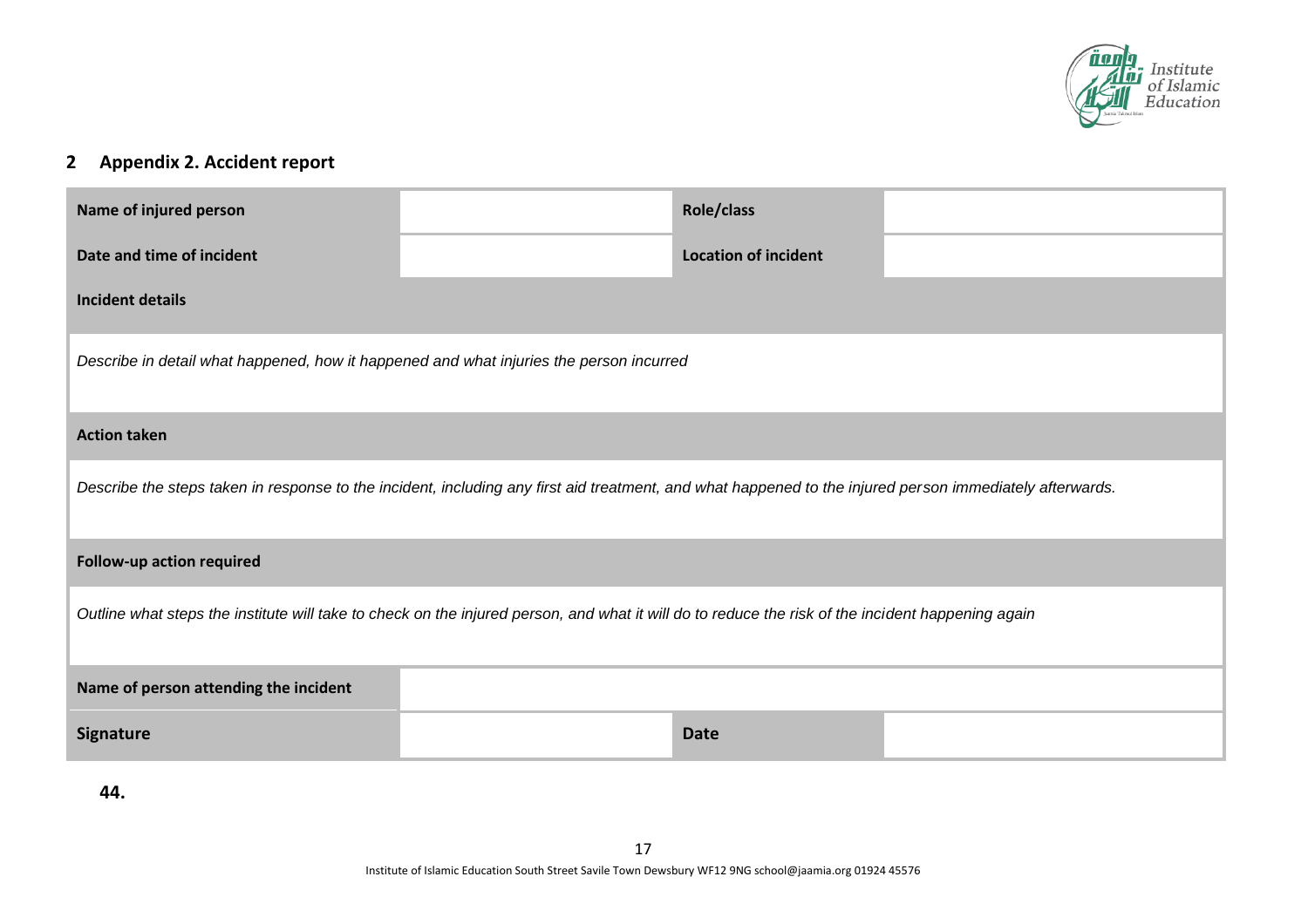## **45.**

# **46.Appendix 3. Asbestos record**

*The text in this table are suggestions only. The table will need to be adapted to your school's specific circumstances.* 

| Location | Product                                                    | How much | <b>Surface coating</b> | <b>Condition</b> | <b>Ease of access</b> | <b>Asbestos type</b> | <b>Comment</b> |
|----------|------------------------------------------------------------|----------|------------------------|------------------|-----------------------|----------------------|----------------|
|          |                                                            |          |                        |                  |                       |                      |                |
|          |                                                            |          |                        |                  |                       |                      |                |
|          |                                                            |          |                        |                  |                       |                      |                |
|          |                                                            |          |                        |                  |                       |                      |                |
|          |                                                            |          |                        |                  |                       |                      |                |
|          |                                                            |          |                        |                  |                       |                      |                |
|          |                                                            |          |                        |                  |                       |                      |                |
|          | Asbestos check has been carried out please refer to report |          |                        |                  |                       |                      |                |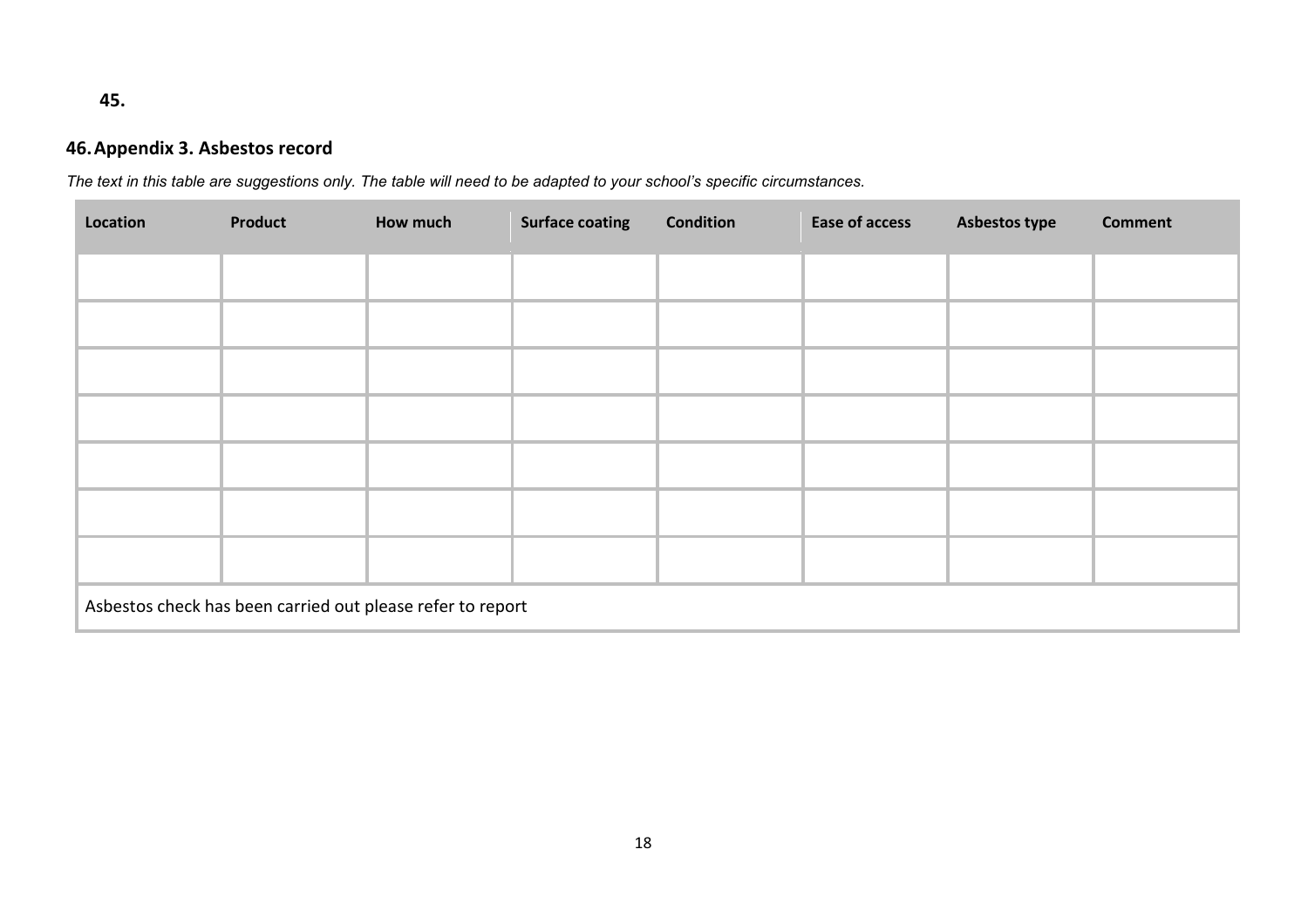## **3 Appendix 4. Recommended absence period for preventing the spread of infection**

This list of recommended absence periods for preventing the spread of infection is taken from non-statutory guidance for schools and other childcare settings from Public Health England. For each of these infections or complaints, there [is further information in the guidance on the symptoms, how it spreads and some 'do's an](https://www.gov.uk/government/publications/health-protection-in-schools-and-other-childcare-facilities/chapter-9-managing-specific-infectious-diseases)d [don'ts' to follow that you can check](https://www.gov.uk/government/publications/health-protection-in-schools-and-other-childcare-facilities/chapter-9-managing-specific-infectious-diseases).

| <b>Infection or complaint</b>   | Recommended period to be kept away from school or nursery                                                                                                                                                                                                                                                                                                                                                                                                                 |
|---------------------------------|---------------------------------------------------------------------------------------------------------------------------------------------------------------------------------------------------------------------------------------------------------------------------------------------------------------------------------------------------------------------------------------------------------------------------------------------------------------------------|
| Athlete's foot                  | None.                                                                                                                                                                                                                                                                                                                                                                                                                                                                     |
| Campylobacter                   | Until 48 hours after symptoms have stopped.                                                                                                                                                                                                                                                                                                                                                                                                                               |
| Chicken pox (shingles)          | Cases of chickenpox are generally infectious from 2 days before the<br>rash appears to 5 days after the onset of rash. Although the usual<br>exclusion period is 5 days, all lesions should be crusted over before<br>children return to nursery or school.<br>A person with shingles is infectious to those who have not had<br>chickenpox and should be excluded from school if the rash is weeping<br>and cannot be covered or until the rash is dry and crusted over. |
| <b>Cold sores</b>               | None.                                                                                                                                                                                                                                                                                                                                                                                                                                                                     |
| <b>Rubella (German measles)</b> | 5 days from appearance of the rash.                                                                                                                                                                                                                                                                                                                                                                                                                                       |
| Hand, foot and mouth            | Children are safe to return to school or nursery as soon as they are<br>feeling better, there is no need to stay off until the blisters have all<br>healed.                                                                                                                                                                                                                                                                                                               |
| Impetigo                        | Until lesions are crusted and healed, or 48 hours after starting<br>antibiotic treatment.                                                                                                                                                                                                                                                                                                                                                                                 |
| <b>Measles</b>                  | Cases are infectious from 4 days before onset of rash to 4 days after<br>so it is important to ensure cases are excluded from school during this<br>period.                                                                                                                                                                                                                                                                                                               |
| Ringworm                        | Exclusion not needed once treatment has started.                                                                                                                                                                                                                                                                                                                                                                                                                          |
| <b>Scabies</b>                  | The infected child or staff member should be excluded until after the<br>first treatment has been carried out.                                                                                                                                                                                                                                                                                                                                                            |
| <b>Scarlet fever</b>            | Children can return to school 24 hours after commencing appropriate<br>antibiotic treatment. If no antibiotics have been administered the                                                                                                                                                                                                                                                                                                                                 |

Institute of Islamic Education South Street Savile Town Dewsbury WF12 9NG school@jaamia.org 01924 455762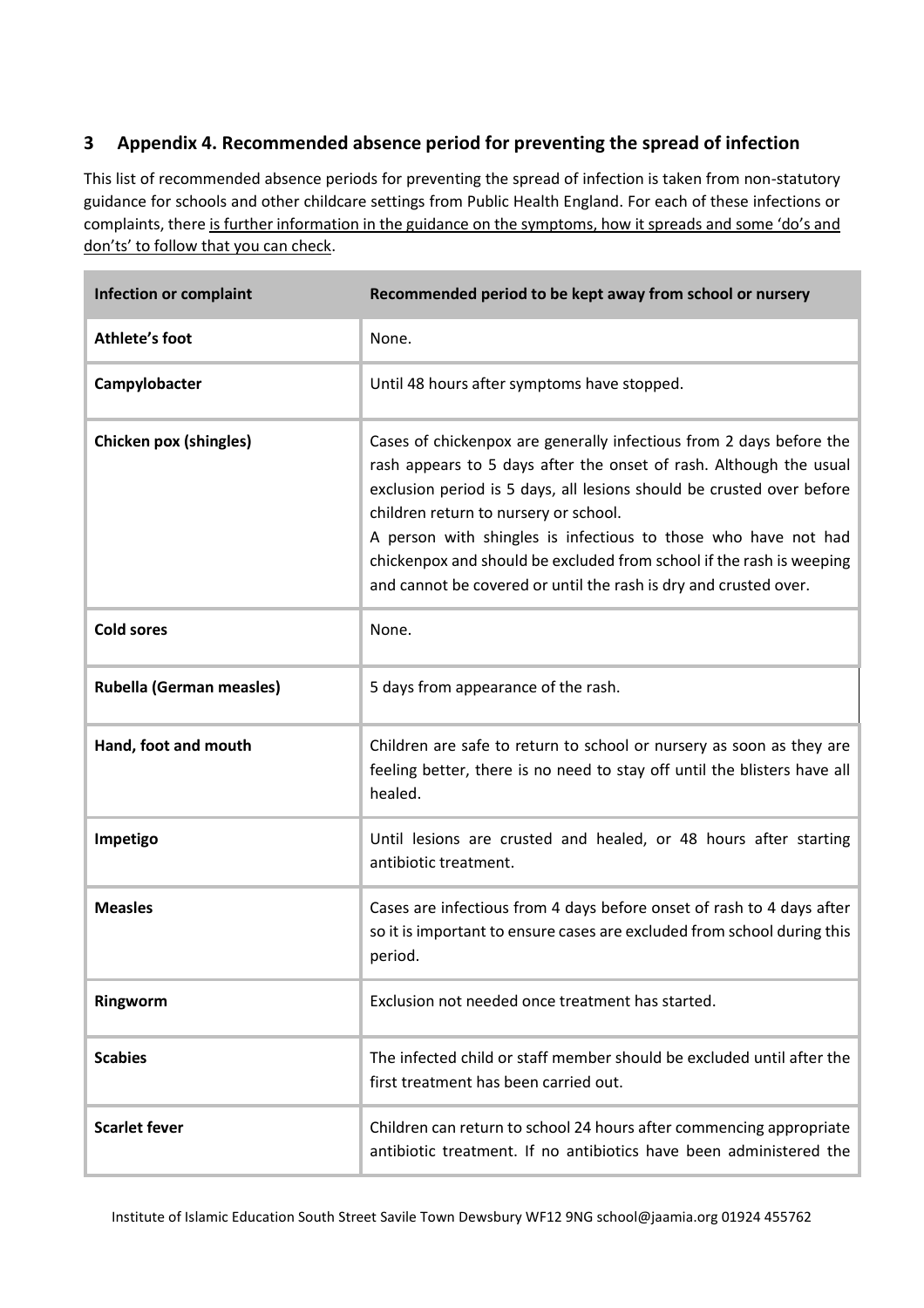|                                                                         | person will be infectious for 2 to 3 weeks. If there is an outbreak of<br>scarlet fever at the school or nursery, the health protection team will<br>assist with letters and factsheet to send to parents or carers and staff.                                                                                                                                                                                                                                                                                                                                                                                                                                                                                                                                      |
|-------------------------------------------------------------------------|---------------------------------------------------------------------------------------------------------------------------------------------------------------------------------------------------------------------------------------------------------------------------------------------------------------------------------------------------------------------------------------------------------------------------------------------------------------------------------------------------------------------------------------------------------------------------------------------------------------------------------------------------------------------------------------------------------------------------------------------------------------------|
| <b>Slapped</b><br>cheek<br>syndrome,<br>Parvovirus B19, Fifth's disease | None (not infectious by the time the rash has developed).                                                                                                                                                                                                                                                                                                                                                                                                                                                                                                                                                                                                                                                                                                           |
| <b>Bacillary Dysentery (Shigella)</b>                                   | Microbiological clearance is required for some types of shigella<br>species prior to the child or food handler returning to school.                                                                                                                                                                                                                                                                                                                                                                                                                                                                                                                                                                                                                                 |
| and/or<br><b>Diarrhoea</b><br>vomiting<br>(Gastroenteritis)             | Children and adults with diarrhoea or vomiting should be excluded<br>until 48 hours after symptoms have stopped and they are well enough<br>to return. If medication is prescribed, ensure that the full course is<br>completed and there is no further diarrhoea or vomiting for 48 hours<br>after the course is completed.<br>For some gastrointestinal infections, longer periods of exclusion from<br>school are required and there may be a need to obtain microbiological<br>clearance. For these groups, your local health protection team, school<br>health advisor or environmental health officer will advise.<br>If a child has been diagnosed with cryptosporidium, they should NOT<br>go swimming for 2 weeks following the last episode of diarrhoea. |
| Cryptosporidiosis                                                       | Until 48 hours after symptoms have stopped.                                                                                                                                                                                                                                                                                                                                                                                                                                                                                                                                                                                                                                                                                                                         |
| E. coli (verocytotoxigenic or VTEC)                                     | The standard exclusion period is until 48 hours after symptoms have<br>resolved. However, some people pose a greater risk to others and may<br>be excluded until they have a negative stool sample (for example, pre-<br>school infants, food handlers, and care staff working with vulnerable<br>people). The health protection team will advise in these instances.                                                                                                                                                                                                                                                                                                                                                                                               |
| <b>Food poisoning</b>                                                   | Until 48 hours from the last episode of vomiting and diarrhoea and<br>they are well enough to return. Some infections may require longer<br>periods (local health protection team will advise).                                                                                                                                                                                                                                                                                                                                                                                                                                                                                                                                                                     |
| Salmonella                                                              | Until 48 hours after symptoms have stopped.                                                                                                                                                                                                                                                                                                                                                                                                                                                                                                                                                                                                                                                                                                                         |
| <b>Typhoid and Paratyphoid fever</b>                                    | Seek advice from environmental health officers or the local health<br>protection team.                                                                                                                                                                                                                                                                                                                                                                                                                                                                                                                                                                                                                                                                              |
| Flu (influenza)                                                         | Until recovered.                                                                                                                                                                                                                                                                                                                                                                                                                                                                                                                                                                                                                                                                                                                                                    |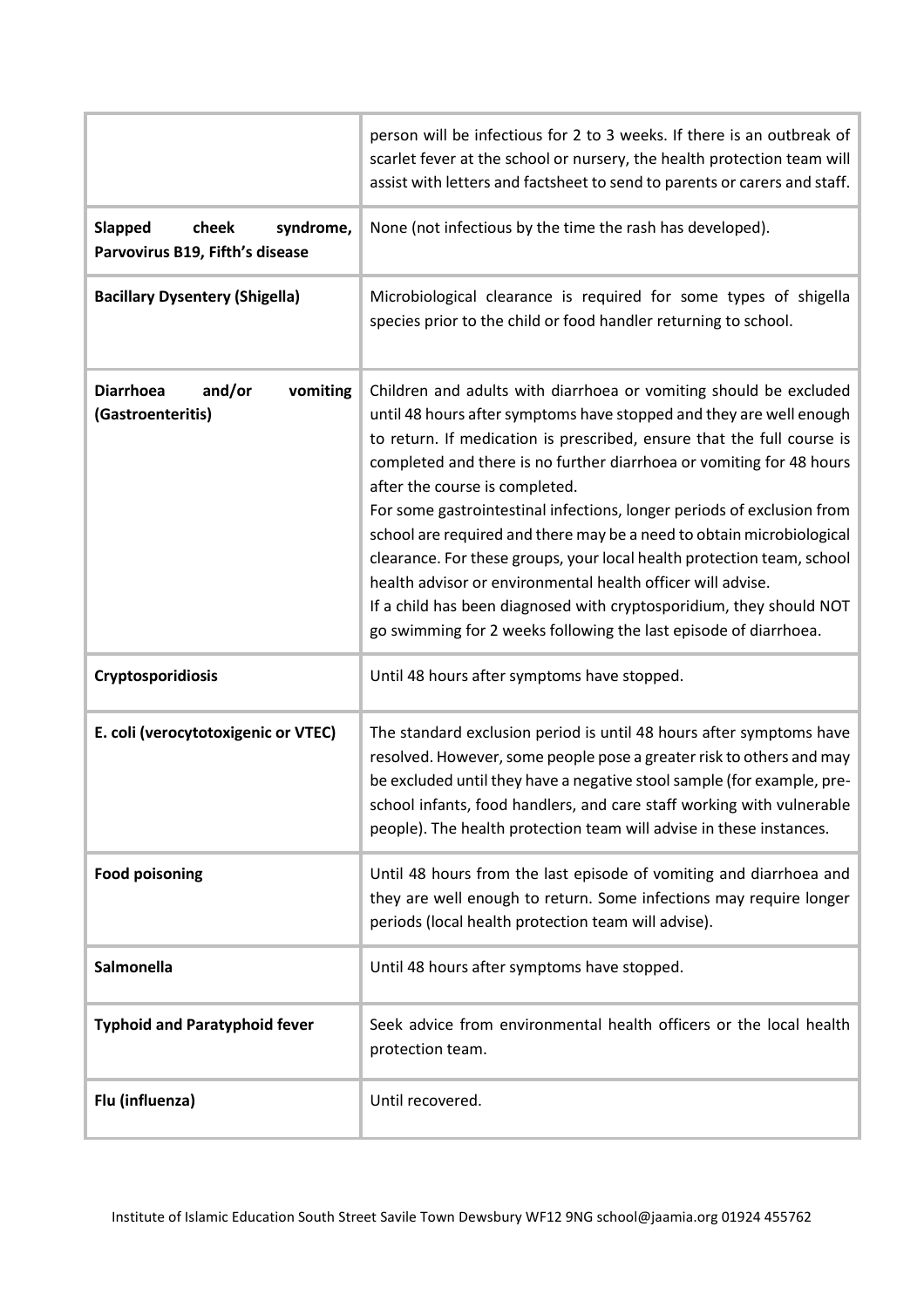| <b>Tuberculosis (TB)</b>                    | Pupils and staff with infectious TB can return to school after 2 weeks<br>of treatment if well enough to do so and as long as they have<br>responded to anti-TB therapy. Pupils and staff with non-pulmonary TB<br>do not require exclusion and can return to school as soon as they are<br>well enough.                                         |
|---------------------------------------------|--------------------------------------------------------------------------------------------------------------------------------------------------------------------------------------------------------------------------------------------------------------------------------------------------------------------------------------------------|
| <b>Whooping cough (pertussis)</b>           | A child or staff member should not return to school until they have<br>had 48 hours of appropriate treatment with antibiotics and they feel<br>well enough to do so or 21 days from onset of illness if no antibiotic<br>treatment.                                                                                                              |
| Conjunctivitis                              | None.                                                                                                                                                                                                                                                                                                                                            |
| Giardia                                     | Until 48 hours after symptoms have stopped.                                                                                                                                                                                                                                                                                                      |
| <b>Glandular fever</b>                      | None (can return once they feel well).                                                                                                                                                                                                                                                                                                           |
| <b>Head lice</b>                            | None.                                                                                                                                                                                                                                                                                                                                            |
| <b>Hepatitis A</b>                          | Exclude cases from school while unwell or until 7 days after the onset<br>of jaundice (or onset of symptoms if no jaundice, or if under 5, or<br>where hygiene is poor. There is no need to exclude well, older children<br>with good hygiene who will have been much more infectious prior to<br>diagnosis.                                     |
| <b>Hepatitis B</b>                          | Acute cases of hepatitis B will be too ill to attend school and their<br>doctors will advise when they can return. Do not exclude chronic cases<br>of hepatitis B or restrict their activities. Similarly, do not exclude staff<br>with chronic hepatitis B infection. Contact your local health protection<br>team for more advice if required. |
| <b>Hepatitis C</b>                          | None.                                                                                                                                                                                                                                                                                                                                            |
| Meningococcal<br>meningitis/<br>septicaemia | If the child has been treated and has recovered, they can return to<br>school.                                                                                                                                                                                                                                                                   |
| <b>Meningitis</b>                           | Once the child has been treated (if necessary) and has recovered, they<br>can return to school. No exclusion is needed.                                                                                                                                                                                                                          |
| <b>Meningitis viral</b>                     | None.                                                                                                                                                                                                                                                                                                                                            |